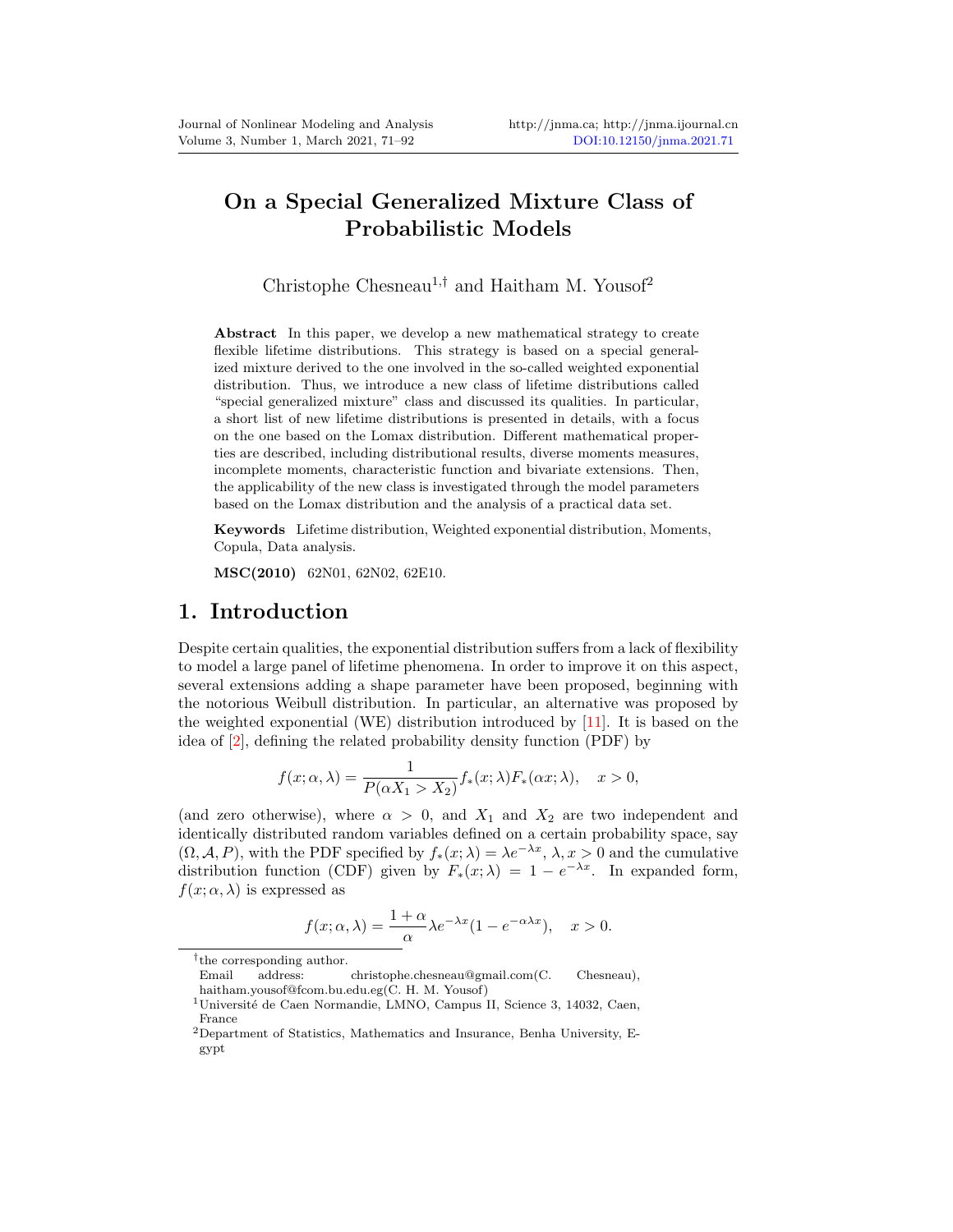The corresponding CDF is obtained as

<span id="page-1-0"></span>
$$
F(x; \alpha, \lambda) = \frac{1 + \alpha}{\alpha} \left[ 1 - e^{-\lambda x} - \frac{1}{1 + \alpha} (1 - e^{-\lambda x (1 + \alpha)}) \right], \quad x > 0.
$$
 (1.1)

Then, it is shown in [\[11\]](#page-21-0) that the WE distribution corresponds to a hidden truncation distribution, as well as the distribution of a sum of two independent random variables following exponential distributions with parameters  $\lambda$  and  $\lambda(1+\alpha)$ , respectively. Also, the importance of the new shape parameter  $\alpha$  on the possible shapes of  $f(x; \alpha, \lambda)$  is discussed, increasing the limited possibilities of the former exponential PDF. As important feature, the exponential distribution is a limiting distribution of the WE distribution; it is obtained by taking  $\alpha \to +\infty$ . For data analysis purposes, the WE model reveals to be an interesting alternative to various weighted exponential models, as the gamma, Weibull or generalized exponential models. Further details on the WE distribution can be found in [\[1\]](#page-20-2), [\[19\]](#page-21-1), [\[18\]](#page-21-2), [\[8\]](#page-20-3) and [\[6\]](#page-20-4).

The following new remark is at the basis of this study. One can express the CDF given by [\(1.1\)](#page-1-0) as the following generalized two-component mixture:

<span id="page-1-1"></span>
$$
F(x; \alpha, \lambda) = w_1 F_*(x; \lambda) + w_2 F_*(x(1+\alpha); \lambda), \qquad (1.2)
$$

with  $w_1 = (1 + \alpha)/\alpha > 0$  and  $w_2 = -1/\alpha < 0$  satisfying  $w_1 + w_2 = 1$ , and  $F_*(x; \lambda)$ and  $F_*(x(1+\alpha);\lambda)$  are two valid CDFs, the second one being a scale version of the first one. For more details on the concept of generalized mixture distributions, we refer the reader to [\[21\]](#page-21-3) and [\[12\]](#page-21-4). Motivated by the overall simplicity and great applicability of the WE distribution, our idea is to use the particular mixture structure of [\(1.2\)](#page-1-1) to construct a general class of lifetime distributions, called the special generalized mixture-generated (SGM-G) class. As prime result, we consider a generic parent lifetime distribution with CDF denoted by  $G(x;\xi)$  instead of  $F_*(x; \lambda)$ , and put the necessary conditions on it such that [\(1.2\)](#page-1-1) remains a valid CDF. Note that only one extra parameter is introduced in comparison to the parent distribution, with the perspective of a significant gain in terms of statistical modelling. Then, we investigate the essential functions of the new class, and list new lifetime distributions of interest based on the half-Cauchy, half-logistic, halfnormal and Lomax distributions, called SGMHC, SGMHL, SGMHN and SGMLx distributions, respectively. The general properties of the class are investigated in terms of those of the parent distribution, discussing distributional results, diverse moments measures including crude moments, variance, index of dispersion, skewness and kurtosis, also incomplete moments, characteristic function and bivariate extensions based on various copulas. As concrete application, these properties are applied to the SGMLx distribution. Then, the inferential issue of the SGMLx model is discussed through the maximum likelihood method. A complete analysis of practical data is performed for illustrative purposes, showing that the fit power of the SGMLx model is competitive in comparison to some existing lifetime models of the literature.

The sections making up the paper are as follows. Section [2](#page-2-0) precises the SGM-G class, with description of its main functions and a short list of special distributions. Several properties of the SGM-G class are discussed in Section [3.](#page-7-0) Section [4](#page-13-0) is devoted a data analysis, revealing the applicable potential of the SGMLx model. Some concluding notes are formulated in Section [5.](#page-20-5)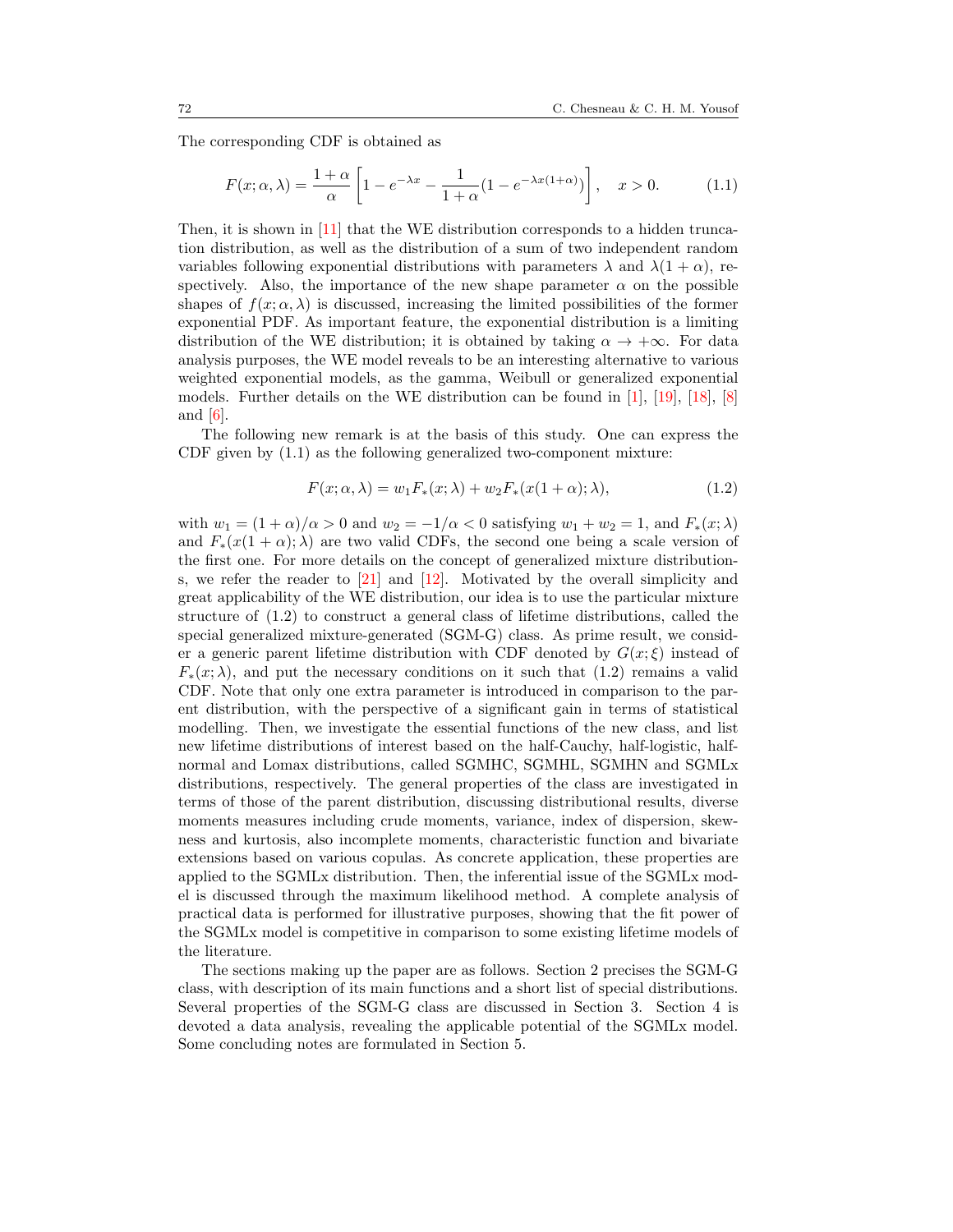## <span id="page-2-0"></span>2. The SGM-G class

The essential elements for understanding the SGM-G class are described in this section.

#### 2.1. Definition and elementary properties

The idea of the SGM-G class is based on the following new result.

<span id="page-2-1"></span>**Proposition 2.1.** Let  $\alpha > 0$ ,  $G(x;\xi)$  be a CDF of a continuous distribution with parameter(s) represented by  $\xi$  and  $g(x;\xi)$  be the corresponding PDF. Let us suppose that  $g(x;\xi)$  is decreasing with respect to x and with support  $(0, +\infty)$ . Then, the following function has the properties of a CDF:

$$
F(x; \alpha, \xi) = \frac{1+\alpha}{\alpha} \left[ G(x; \xi) - \frac{1}{1+\alpha} G(x(1+\alpha); \xi) \right], \quad x > 0,
$$

(and zero otherwise).

**Proof.** Firstly,  $F(x; \alpha, \xi)$  is a continuous function since it is defined as a difference of two continuous functions. Then, since  $g(x;\xi)$  is decreasing and  $x(1+\alpha) \geq x$ , we have  $g(x;\xi) \geq g(x(1+\alpha);\xi)$ . Therefore, for any  $x > 0$ , almost everywhere, we have

<span id="page-2-2"></span>
$$
\frac{d}{dx}F(x;\alpha,\xi) = \frac{1+\alpha}{\alpha} \left[ g(x;\xi) - g(x(1+\alpha);\xi) \right] \ge 0.
$$

On the other side, we have  $\lim_{x\to 0} F(x;\alpha,\xi) = 0$  and  $\lim_{x\to +\infty} F(x;\alpha,\xi) = [(1 +$  $\alpha$ / $\alpha$ [(1-1/(1+ $\alpha$ )×1) = 1. The required properties to be a valid CDF are satisfied for  $F(x; \alpha, \xi)$ , ending the proof of Proposition [2.1.](#page-2-1)

In the light of Proposition [2.1,](#page-2-1) we define the SGM-G class by the CDF given as

$$
F(x; \alpha, \xi) = \frac{1+\alpha}{\alpha} \left[ G(x; \xi) - \frac{1}{1+\alpha} G(x(1+\alpha); \xi) \right], \quad x > 0,
$$
 (2.1)

where  $G(x;\xi)$  is a CDF of a parent continuous distribution with parameter(s) represented by  $\xi$ , having a decreasing PDF with respect to x and with support on  $(0, +\infty)$ , denoted by  $g(x;\xi)$ . As already mentioned previously, one can write  $F(x; \alpha, \xi)$  as  $F(x; \alpha, \xi) = w_1 G(x; \xi) + w_2 G(x(1+\alpha); \xi)$ , with  $w_1 = (1+\alpha)/\alpha$  and  $w_2 = -1/\alpha$  such that  $w_1 + w_2 = 1$ , where  $G(x;\xi)$  and  $G(x(1+\alpha);\xi)$  are two CDFs, revealing the generalized mixture structure of the SGM-G class. With the choice of the exponential distribution as parent, i.e., with CDF and PDF specified by  $G(x; \lambda) = 1 - e^{-\lambda x}, \lambda, x > 0$  and  $g(x; \lambda) = \lambda e^{-\lambda x}$ , respectively,  $g(x; \lambda)$  being decreasing with respect to x,  $F(x; \alpha, \lambda)$  becomes the CDF of the WE distribution proposed by [\[11\]](#page-21-0), as described in [\(1.1\)](#page-1-0). Also, the following limiting properties hold:

- $\lim_{\alpha \to \infty} F(x; \alpha, \xi) = G(x; \xi)$ , meaning that the parent distribution is a limiting distribution of the SGM-G class,
- $\lim_{\alpha\to 0} F(x;\alpha,\xi) = G(x;\xi) xg(x;\xi)$ , and this limiting function is a valid CDF provided that  $\lim_{x\to 0} xg(x;\xi) = 0$  and  $\lim_{x\to +\infty} xg(x;\xi) = 0$ , with PDF given as  $p(x;\xi) = -xdg(x;\xi)/dx$  (which is positive since  $g(x;\xi)$  is decreasing by assumption).

Other interesting properties of the new class are discussed along the study.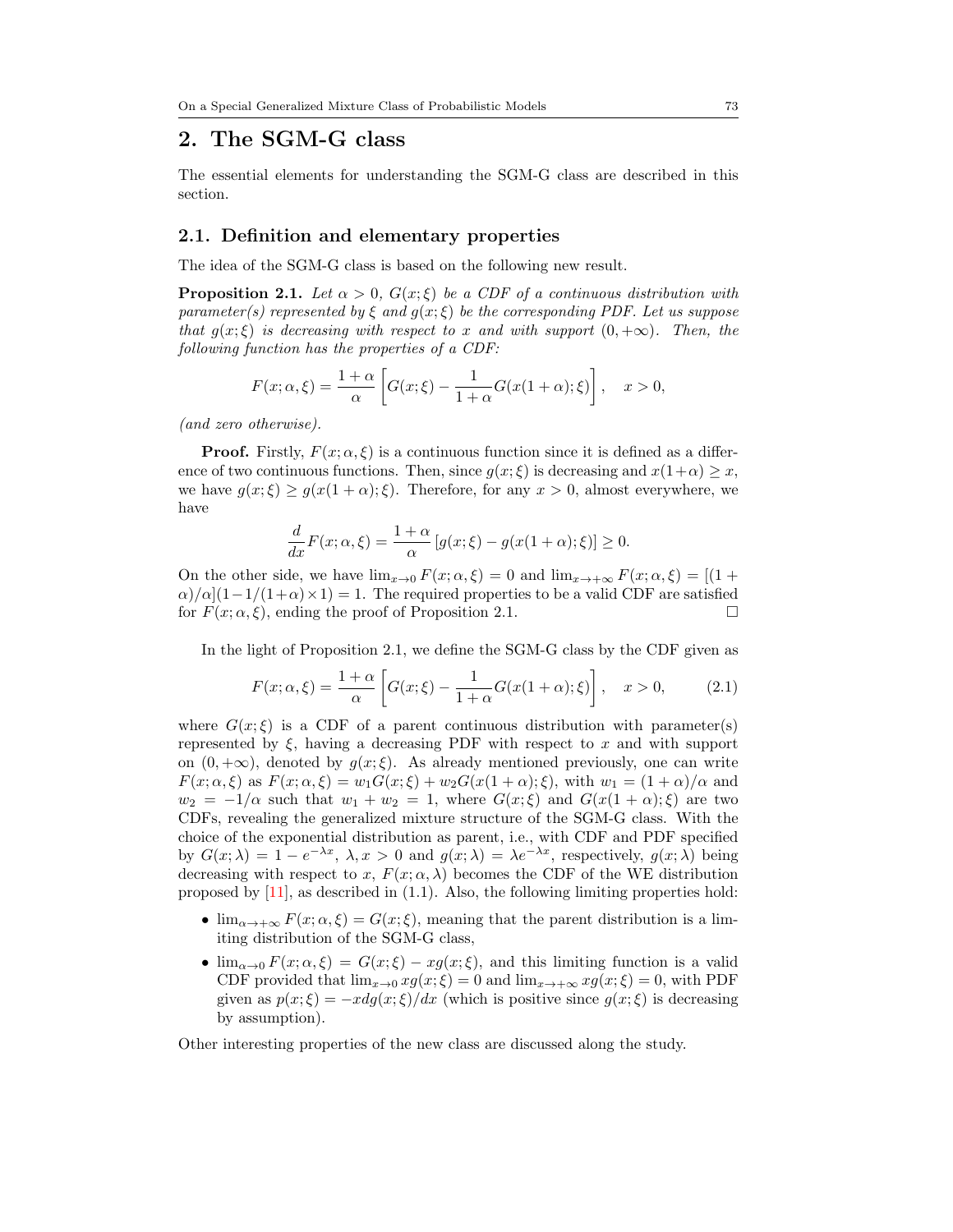## 2.2. Functions of interest

Based on [\(2.1\)](#page-2-2), the survival function of the SGM-G class is given as

$$
S(x; \alpha, \xi) = 1 - \frac{1 + \alpha}{\alpha} \left[ G(x; \xi) - \frac{1}{1 + \alpha} G(x(1 + \alpha); \xi) \right], \quad x > 0.
$$

The corresponding PDF can be expressed as

$$
f(x; \alpha, \xi) = \frac{1+\alpha}{\alpha} \left[ g(x; \xi) - g(x(1+\alpha); \xi) \right], \quad x > 0.
$$

Also, the associated hazard rate function (HRF) is given as

$$
h(x; \alpha, \xi) = \frac{(1+\alpha)[g(x; \xi) - g(x(1+\alpha); \xi)]}{\alpha - [(1+\alpha)G(x; \xi) - G(x(1+\alpha); \xi)]}, \quad x > 0.
$$

As functions related to the HRF, the reversed HRF is given as

$$
r(x; \alpha, \xi) = \frac{g(x; \xi) - g(x(1 + \alpha); \xi)}{G(x; \xi) - G(x(1 + \alpha); \xi)/(1 + \alpha)}, \quad x > 0
$$

and the cumulative HRF is defined by

$$
H(x; \alpha, \xi) = \log(\alpha) - \log \{ \alpha - [(1+\alpha)G(x;\xi) - G(x(1+\alpha);\xi)] \}, \quad x > 0.
$$

The quantile function can be obtained by inverting  $F(x; \alpha, \xi)$ . Hence, by denoting it as  $Q(u; \xi)$ , it satisfies  $F(Q(u; \xi); \xi) = u$  for  $u \in (0, 1)$ , i.e.,

$$
(1+\alpha)G(Q(u;\xi);\xi) = \alpha u + G(Q(u;\xi))(1+\alpha);\xi).
$$

In full generality, the analytical expression of  $Q(u; \xi)$  is not possible, but a numerical evaluation is always possible if all the quantities involved are explicit.

#### 2.3. Special distributions

In addition to the WE distribution, the SGM-G class contains a lot of lifetime distributions of potential interest for statistical purposes. Some of them are described below.

SGMHC distribution. The SGMHC distribution corresponds to the member of the SGM-G class defined with the half-Cauchy distribution as parent. One can define the half-Cauchy distribution by the CDF given as  $G(x; b)$  =  $(2/\pi)\arctan(x/b), b, x > 0$  and with the PDF expressed as  $g(x;b) = [2/(\pi b)][1+$  $(x/b)^2$ <sup>-2</sup>. Further details about the half-Cauchy distribution can be found in [\[20\]](#page-21-5) and [\[4\]](#page-20-6). Then, since  $g(x; b)$  is obviously decreasing with respect to x, Proposition [2.1](#page-2-1) can be applied. Hence, the SGMHC distribution is defined by the CDF given as

$$
F(x; \alpha, b) = \frac{2(1+\alpha)}{\alpha \pi} \left[ \arctan\left(\frac{x}{b}\right) - \frac{1}{1+\alpha} \arctan\left(\frac{(1+\alpha)x}{b}\right) \right], \quad x > 0.
$$

Also, the corresponding PDF is given by

$$
f(x; \alpha, b) = \frac{2(1+\alpha)(\alpha+2)bx^2}{\pi(b^2+x^2)[(1+\alpha)^2x^2+b^2]}, \quad x > 0.
$$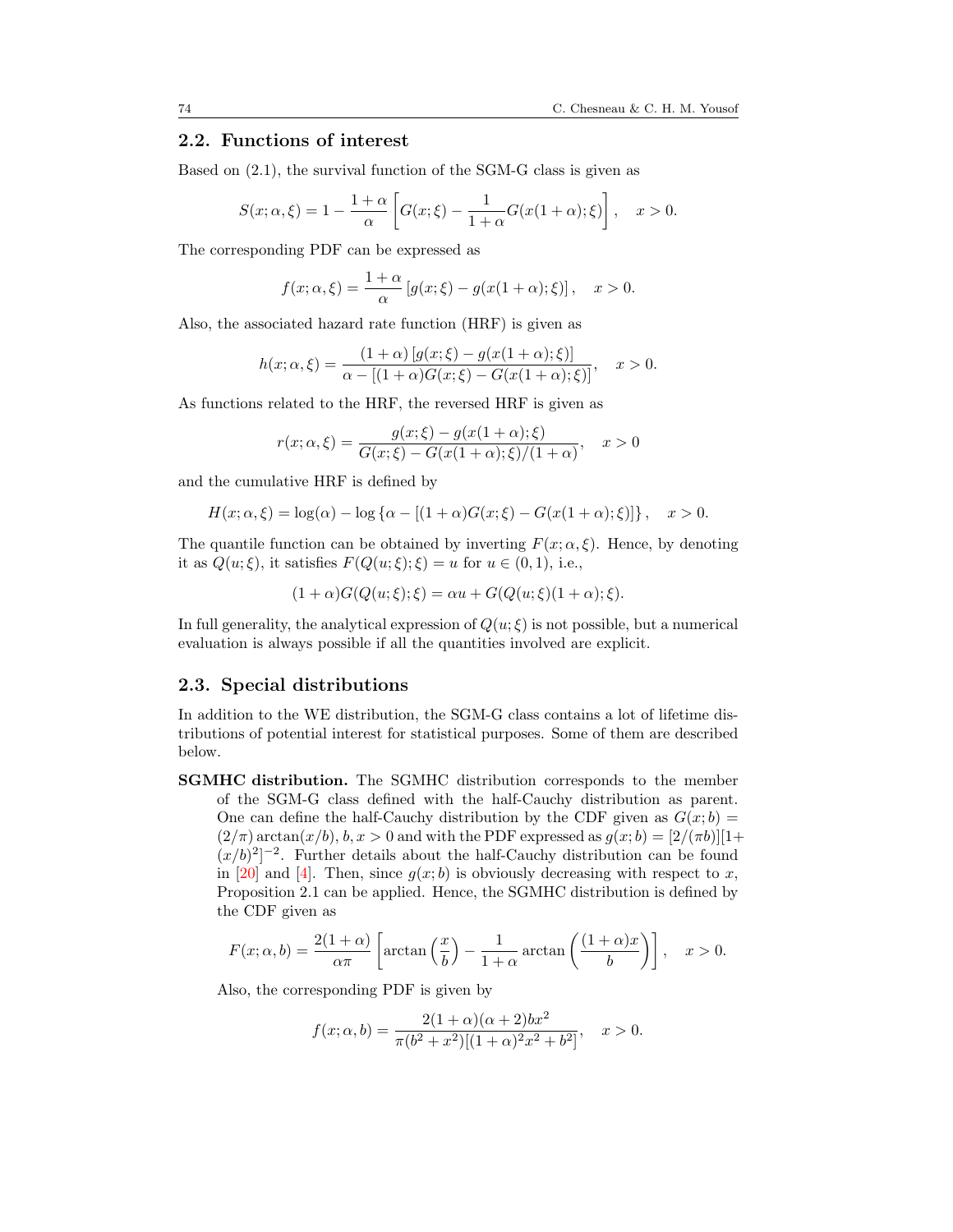SGMHL distribution. The SGMHL distribution corresponds to the member of the SGM-G class defined with the half-Logistic distribution as parent. Rigorously, the half-Logistic distribution is defined by the CDF given by  $G(x; b) =$  $(1-e^{-bx})/(1+e^{-bx})$ ,  $b, x > 0$  and with the PDF specified by  $g(x;b) =$  $2be^{bx}/(1+e^{bx})^2$  (see [\[17\]](#page-21-6)). Then, since  $e^{bx} > 1$  for  $x > 0$ , we have

$$
\frac{d}{dx}g(x;b) = -\frac{2b^2e^{bx}(e^{bx}-1)}{(e^{bx}+1)^3} < 0,
$$

implying that  $g(x; b)$  is decreasing with respect to x. Thus, Proposition [2.1](#page-2-1) can be applied; the CDF of the SGMHL distribution is given by

$$
F(x; \alpha, b) = \frac{1 + \alpha}{\alpha} \left[ \frac{1 - e^{-bx}}{1 + e^{-bx}} - \frac{1}{1 + \alpha} \left( \frac{1 - e^{-b(1 + \alpha)x}}{1 + e^{-b(1 + \alpha)x}} \right) \right], \quad x > 0.
$$

After some developments, we show that the corresponding PDF is obtained as

$$
f(x; \alpha, b) = \frac{2(1+\alpha)(e^{(1+\alpha)bx} - e^{bx})(e^{b(\alpha+2)x} - 1)}{\alpha(e^{bx} + 1)^2(e^{(1+\alpha)bx} + 1)^2}, \quad x > 0.
$$

SGMHN distribution. The SGMHN distribution corresponds to the member of the SGM-G class based on the half-normal distribution. We may refer the reader to  $\left[13\right]$  for more details on this parent distribution, which is defined by the CDF given by  $G(x; \sigma) = erf(x/(\sigma \sqrt{2}))$ ,  $\sigma, x > 0$ , where erf(x) =  $(2/\sqrt{\pi}) \int_0^x e^{-t^2} dt$  is the error function, and with the PDF specified by  $g(x; \sigma) = [\sqrt{2}/(\sigma\sqrt{\pi})]e^{-x^2/(2\sigma^2)}$ . It is clear that  $g(x; b)$  is decreasing with respect to x. Hence, Proposition [2.1](#page-2-1) can be applied; the SGMHN distribution has the following CDF:

$$
F(x; \alpha, \sigma) = \frac{1+\alpha}{\alpha} \left[ \text{erf}\left(\frac{x}{\sigma\sqrt{2}}\right) - \frac{1}{1+\alpha} \text{erf}\left(\frac{x(1+\alpha)}{\sigma\sqrt{2}}\right) \right], \quad x > 0.
$$

Also, the corresponding PDF is obtained as

$$
f(x; \alpha, \sigma) = \frac{\sqrt{2}(1+\alpha)}{\alpha \sigma \sqrt{\pi}} e^{-x^2/(2\sigma^2)} \left[1 - e^{-x^2 \alpha (2+\alpha)/(2\sigma^2)}\right], \quad x > 0.
$$

SGMLx distribution. The SGMLx distribution corresponds to the member of the SGM-G class defined with the Lomax distribution. Here, we define the Lomax distribution by the CDF given as  $G(x; \beta, \lambda) = 1 - (1 + x/\lambda)^{-\beta}, \beta, \lambda, x >$ 0 and the PDF given by  $g(x;\beta,\lambda) = (\beta/\lambda)(1+x/\lambda)^{-\beta-1}$  (see [\[14\]](#page-21-8)). Then, it is immediate that  $g(x; \beta, \lambda)$  is decreasing with respect to x. By applying the Proposition [2.1,](#page-2-1) we legitimately define the SGMLx distribution by the following CDF:

$$
F(x; \alpha, \beta, \lambda) = \frac{1+\alpha}{\alpha} \left\{ 1 - \left( 1 + \frac{x}{\lambda} \right)^{-\beta} - \frac{1}{1+\alpha} \left[ 1 - \left( 1 + \frac{x(1+\alpha)}{\lambda} \right)^{-\beta} \right] \right\},\
$$
  
x > 0. (2.2)

Also, the corresponding PDF is given by

<span id="page-4-1"></span><span id="page-4-0"></span>
$$
f(x; \alpha, \beta, \lambda) = \frac{(1+\alpha)\beta}{\alpha\lambda} \left[ \left(1 + \frac{x}{\lambda}\right)^{-\beta - 1} - \left(1 + \frac{x(1+\alpha)}{\lambda}\right)^{-\beta - 1} \right], \quad x > 0.
$$
\n(2.3)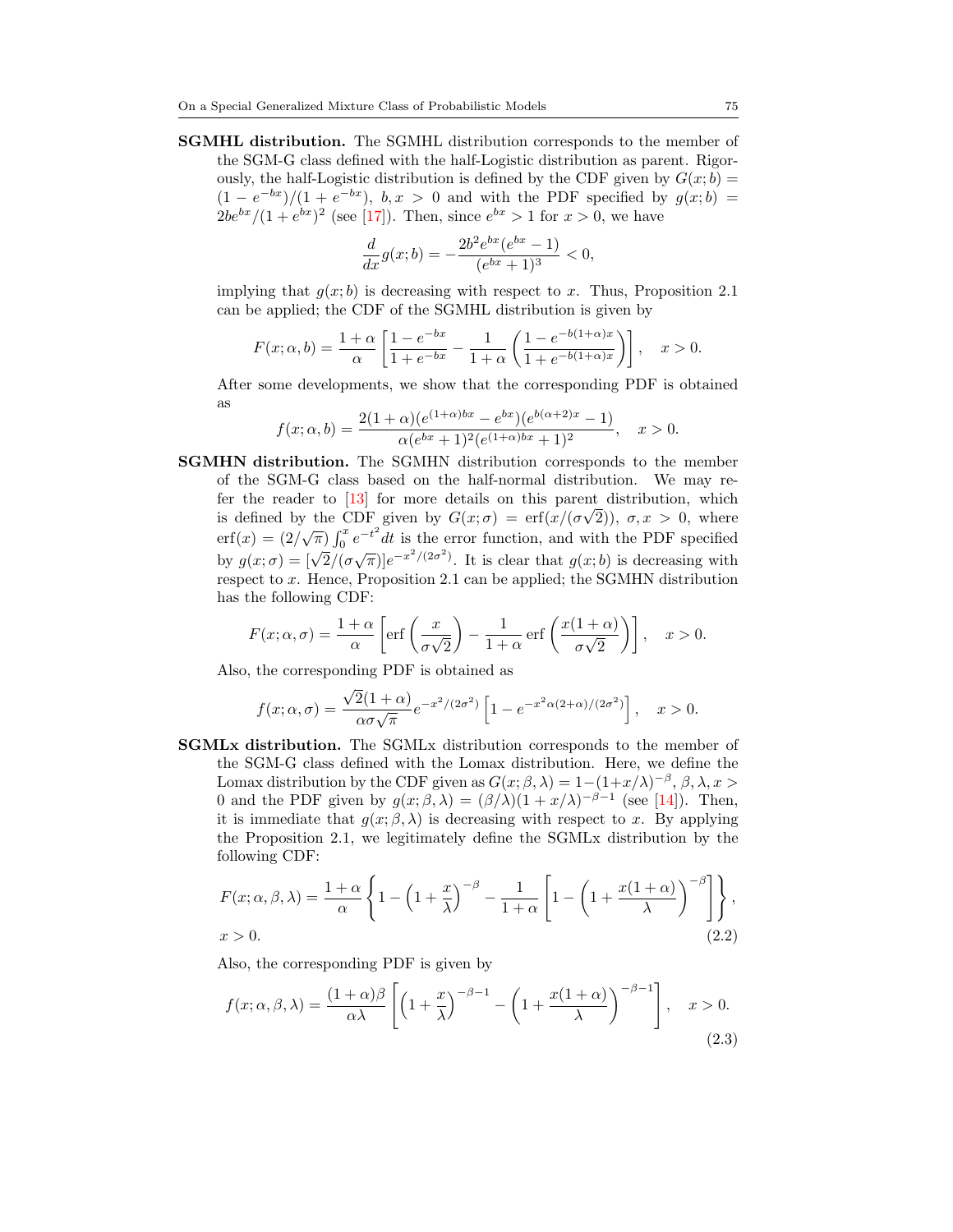## 2.4. On the SGMLx distribution

Thanks to preliminaries investigations on the shape properties, we now put a focus on the SGMLx distribution with CDF and PDF specified by [\(2.2\)](#page-4-0) and [\(2.3\)](#page-4-1), respectively. First of all, the corresponding HRF is given as

$$
h(x; \alpha, \beta, \lambda) = \frac{(1+\alpha)\beta \left[ (1+x/\lambda)^{-\beta-1} - (1+x(1+\alpha)/\lambda)^{-\beta-1} \right]}{\alpha\lambda - \lambda \left[ \alpha - (1+\alpha)(1+x/\lambda)^{-\beta} + (1+x(1+\alpha)/\lambda)^{-\beta} \right]}, \quad x > 0.
$$
\n(2.4)

Let us now investigate some asymptotic properties of  $F(x; \alpha, \beta, \lambda)$ ,  $f(x; \alpha, \beta, \lambda)$  and  $h(x; \alpha, \beta, \lambda)$ . When  $x \to 0$ , we have

$$
F(x; \alpha, \beta, \lambda) \sim \frac{(1+\alpha)\beta(\beta+1)}{2\lambda^2}x^2, \quad f(x; \alpha, \beta, \lambda) \sim h(x; \alpha, \beta, \lambda) \sim \frac{(1+\alpha)\beta(\beta+1)}{\lambda^2}x.
$$

Also, when  $x \to +\infty$ , we have

$$
F(x; \alpha, \beta, \lambda) \sim 1 - \frac{1 + \alpha}{\alpha} \lambda^{\beta} \left[ 1 - (1 + \alpha)^{-\beta - 1} \right] x^{-\beta},
$$

$$
f(x; \alpha, \beta, \lambda) \sim \frac{1+\alpha}{\alpha} \lambda^{\beta} \left[ 1 - (1+\alpha)^{-\beta-1} \right] \beta x^{-\beta-1}, \quad h(x; \alpha, \beta, \lambda) \sim \beta x^{-1}.
$$

We observe that the parameter  $\alpha$  mainly governs the main constant. The critical point(s) of  $f(x; \alpha, \beta, \lambda)$  is(are) given as the solution(s) of the following differential equation:  $df(x; \alpha, \beta, \lambda)/dx = 0$ , which is equivalent to

$$
-\frac{(1+\alpha)\beta(\beta+1)}{\alpha\lambda^2}\left[\left(1+\frac{x}{\lambda}\right)^{-\beta-2}-(1+\alpha)\left(1+\frac{x(1+\alpha)}{\lambda}\right)^{-\beta-2}\right]=0.
$$

After some algebraic manipulations, we find only one solution given as

$$
x_0 = \frac{\lambda \left[ 1 - (1 + \alpha)^{-1/(\beta + 2)} \right]}{(1 + \alpha)^{-1/(\beta + 2) + 1} - 1} > 0.
$$

Since  $df(x; \alpha, \beta, \lambda)/dx > 0$  for  $x < x_0$  and  $df(x; \alpha, \beta, \lambda)/dx < 0$  for  $x > x_0$ , the point  $x_0$  is a maximum. We thus prove that the SGMLx distribution is unimodal, with mode given by  $x_0$ . We see that the parameters  $\alpha$  and  $\beta$  have notable influences on the possible values of  $x_0$ .

The critical point(s) of  $h(x; \alpha, \beta, \lambda)$  is(are) hard to obtain due to the complexity of the function. However, they can be determined numerically by using any mathematical software. We end this part by investigating the possible shapes of  $f(x; \alpha, \beta, \lambda)$  and  $h(x; \alpha, \beta, \lambda)$  through a graphical analysis.

Figures [1](#page-6-0) and [2](#page-6-1) plot several curves for  $f(x; \alpha, \beta, \lambda)$  and  $h(x; \alpha, \beta, \lambda)$ , respectively, for selected values of  $\alpha$ ,  $\beta$  and  $\lambda$ .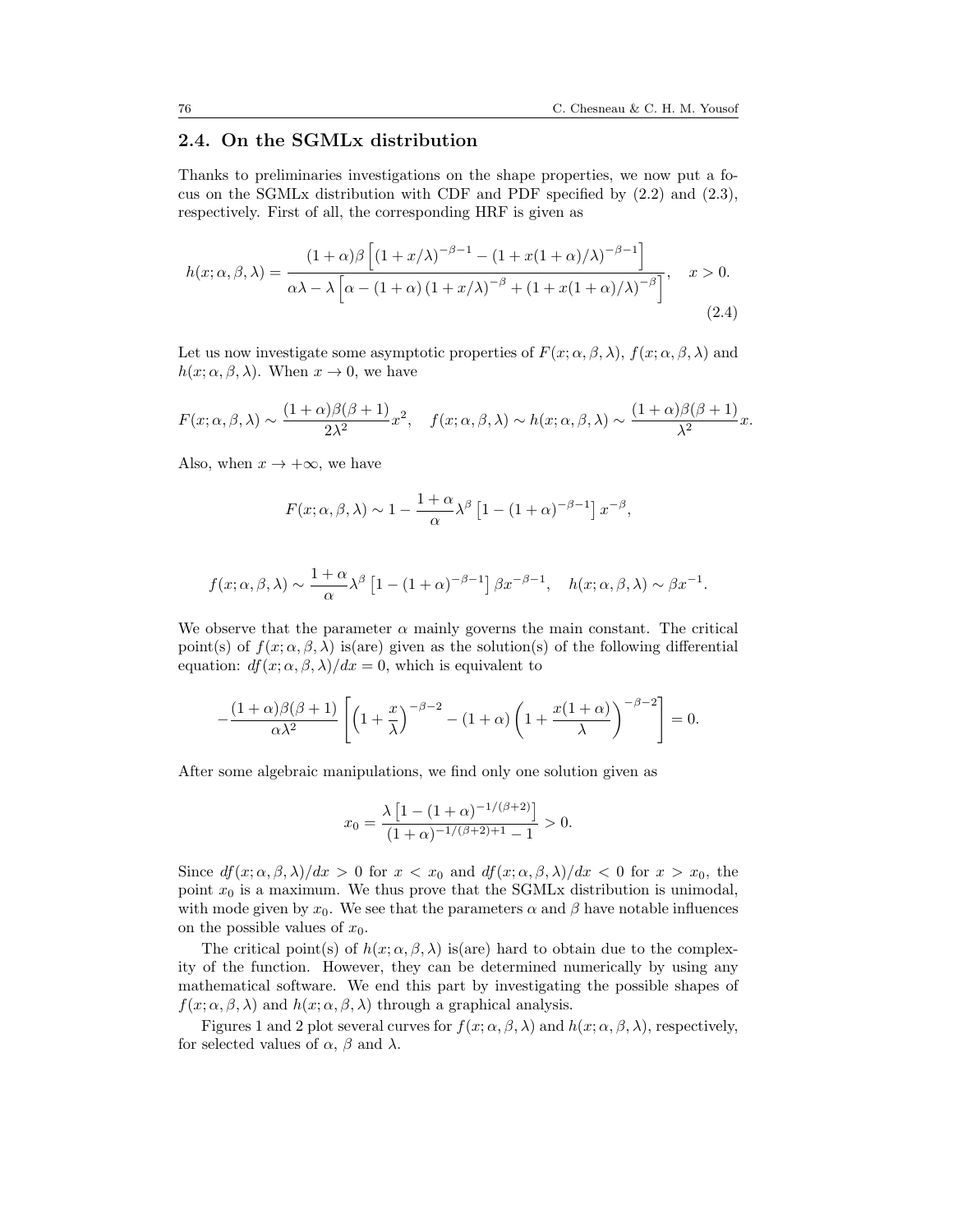

Figure 1. Plots of PDFs of the SGMLx distribution. Based on Figure [1,](#page-6-0) we see that the new PDF is highly right-skewed, with possible spike shapes and a heavy-tail.

<span id="page-6-0"></span>

<span id="page-6-1"></span>Figure 2. Plots of HRFs of the SGMLx distribution.

Figure [2](#page-6-1) indicates that the new HRF can be "upside-down", "constant" and "increasing-constant". All these observations give us a precious indicator on the modelling ability of the SGMLx model; it is adequate for right skewed lifetime data with heavy tail, particularly adapted if one or more extreme values are present. Further properties of the SGMLx distribution will be discussed in the next.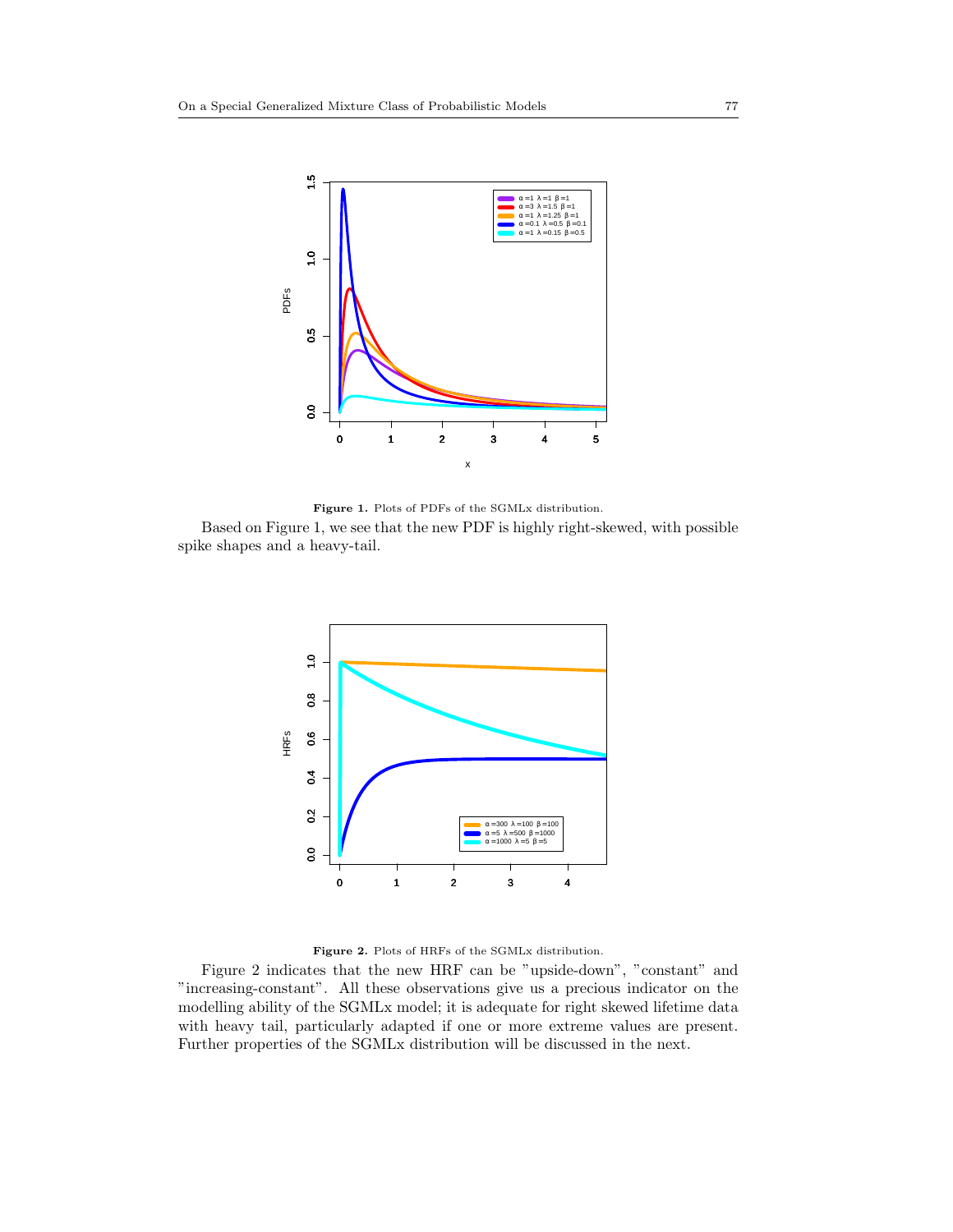# <span id="page-7-0"></span>3. Mathematical properties

In what follows, let Y be a random variable having  $g(x;\xi)$  as PDF (PDF of the parent distribution) and X be a random variable having  $f(x; \alpha, \xi)$  as PDF (PDF of the SGM-G class).

### 3.1. Distributional results

The following result presents some PDFs of sums of random variables involving the SGM-G class.

#### <span id="page-7-1"></span>Proposition 3.1.

• Assume that X and Y are independent. Then, the PDF of  $X + Y$  is given as

$$
f_{X+Y}(x;\alpha,\xi) = \frac{1+\alpha}{\alpha} \left[ (g \star g)(x;\xi) - \frac{1}{1+\alpha} (g_{\alpha} \star g)(x;\xi) \right], \quad x > 0,
$$

where  $g_{\alpha}(x;\xi)$  is the scale PDF version of  $g(x;\xi)$  given as  $g_{\alpha}(x;\xi) = (1 +$  $\alpha)g(x(1+\alpha);\xi)$ , and  $(h \star k)(x;\xi) = \int_{-\infty}^{+\infty} h(t;\xi)k(x-t;\xi)dt$  is the standard convolution product of general functions  $h(x;\xi)$  and  $k(x;\xi)$  (provided that the convolution production exists).

• Let  $X_1$  and  $X_2$  be two independent and identically distributed random variables from X. Then, the PDF of  $X_1 + X_2$  is given as

$$
f_{X_1+X_2}(x;\alpha,\xi) =
$$
  
\n
$$
\frac{(1+\alpha)^2}{\alpha^2} \left[ (g \star g)(x;\xi) - \frac{2}{1+\alpha} (g_{\alpha} \star g)(x;\xi) + \frac{1}{(1+\alpha)^2} (g \star g)_{\alpha}(x;\xi) \right],
$$
  
\n
$$
x > 0,
$$

where  $(g \star g)_{\alpha}(x;\xi)$  is the scale PDF version of  $(g \star g)(x;\xi)$  given as  $(g \star g)(x;\xi)$  $g)_{\alpha}(x;\xi) = (1+\alpha)(g * g)(x(1+\alpha);\xi).$ 

#### Proof.

• Since  $X$  and  $Y$  are independent, with the use of their respective PDFs, the PDF of  $X + Y$  is given as

$$
f_{X+Y}(x; \alpha, \xi) = \int_0^x f(t; \alpha, \xi) g(x - t; \xi) dt
$$
  
=  $\frac{1+\alpha}{\alpha} \left[ \int_0^x g(t; \xi) g(x - t; \xi) dt - \int_0^x g(t(1 + \alpha); \xi) g(x - t; \xi) dt \right]$   
=  $\frac{1+\alpha}{\alpha} \left[ (g \star g)(x; \xi) - \frac{1}{1+\alpha} (g \star g)(x; \xi) \right],$ 

proving the first point.

• Since  $X_1$  and  $X_2$  are independent and identically distributed, with the use of their respective PDFs, the PDF of  $X_1 + X_2$  is obtained as

$$
f_{X_1+X_2}(x;\alpha,\xi) = \int_0^x f(t;\alpha,\xi)f(x-t;\alpha,\xi)dt
$$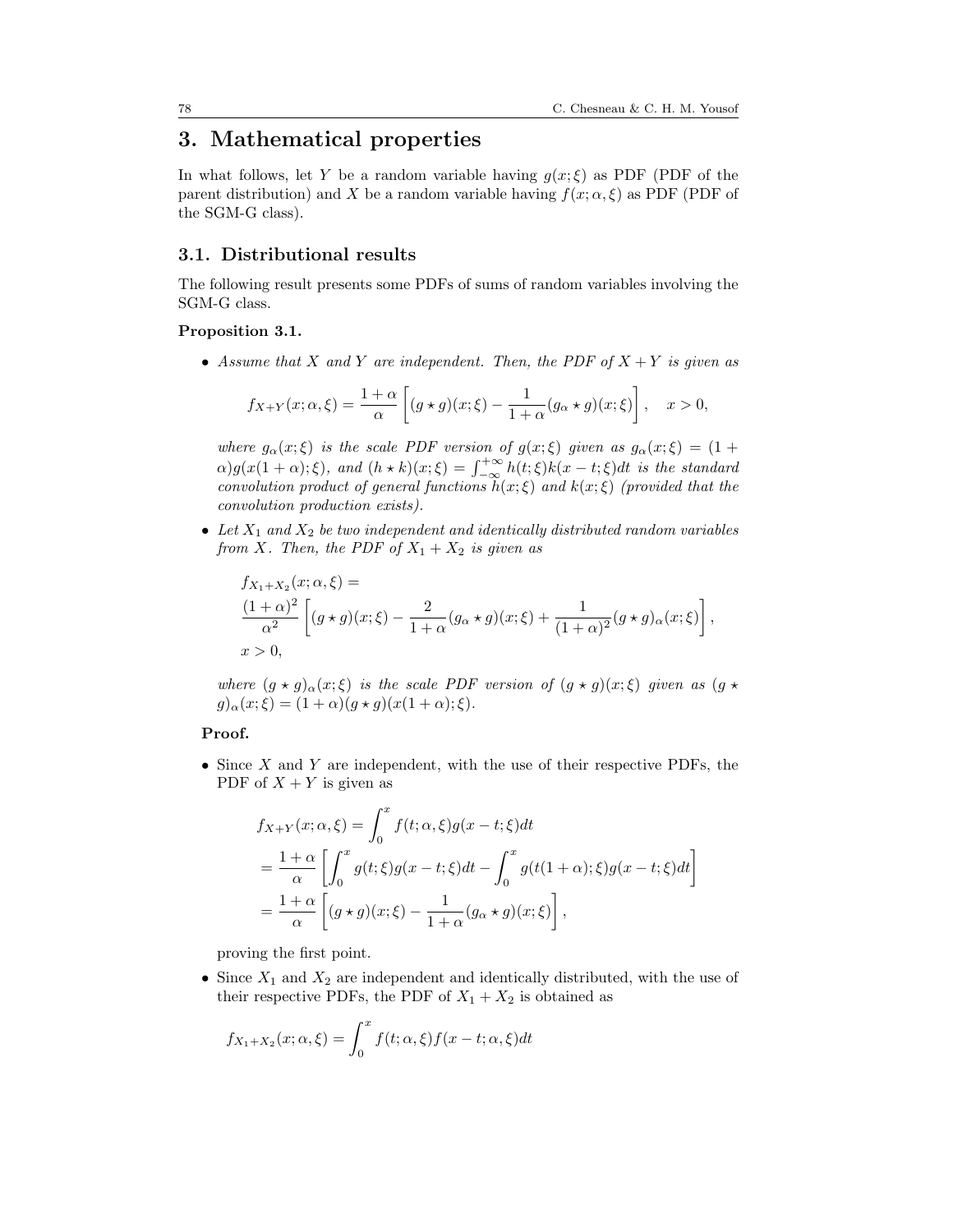On a Special Generalized Mixture Class of Probabilistic Models 79

$$
= \frac{(1+\alpha)^2}{\alpha^2} \bigg[ \int_0^x g(t;\xi)g(x-t;\xi)dt - \int_0^x g(t;\xi)g((x-t)(1+\alpha);\xi)dt - \int_0^x g(t(1+\alpha);\xi)g(x-t;\xi)dt + \int_0^x g(t(1+\alpha);\xi)g((x-t)(1+\alpha);\xi)dt \bigg].
$$

With the use of the change of variable  $y = x - t$  for the third integral and  $y = t(1 + \alpha)$  for last integral, we get

$$
f_{X_1+X_2}(x;\alpha,\xi) =
$$
  

$$
\frac{(1+\alpha)^2}{\alpha^2} \left[ (g \star g)(x;\xi) - \frac{2}{1+\alpha} (g_\alpha \star g)(x;\xi) + \frac{1}{(1+\alpha)^2} (g \star g)_\alpha(x;\xi) \right],
$$

proving the second point.

This ends the proof of Proposition [3.1.](#page-7-1)

One can note that  $(g \star g)(x;\xi)$  corresponds to the PDF of the sum of two independent and identically distributed random variables from Y. Also,  $(g_{\alpha} \star g)(x;\xi)$ corresponds to the PDF of the sum of two independent random variables, one is from Y and the other is from  $Y/(1 + \alpha)$ . Also, the obtained PDFs in Proposition [3.1](#page-7-1) are defined as generalized mixtures of PDFs, which are new in the literature as far as we know.

In the setting of the SGMLx distribution, the PDFs  $(g \star g)(x;\xi)$  and  $(g_{\alpha} \star g)(x;\xi)$ can be expressed as infinite series, as developed in [\[7\]](#page-20-7).

#### 3.2. Crude moments

Crude moments are of importance to study some precise characteristics of a distribution. Here, we express them for the proposed SGM-G class.

<span id="page-8-0"></span>**Proposition 3.2.** Let r be a positive integer. The  $r^{th}$  crude moment of X, say  $\mu_{r,X}' = E(X^r)$ , and the r<sup>th</sup> crude moment of Y, say  $\mu_{r,Y}' = E(Y^r)$ , satisfy the following relation:

$$
\mu'_{r,X} = \frac{1+\alpha}{\alpha} \left[ 1 - \frac{1}{(1+\alpha)^{r+1}} \right] \mu'_{r,Y}.
$$

(It is worth mentioning that  $\mu'_{r,Y}$  don't always exist).

**Proof.** After development and the use of the change of variable  $y = x(1 + \alpha)$ , we get

$$
\mu'_{r,X} = \int_0^{+\infty} x^r f(x;\alpha,\xi) dx
$$
  
=  $\frac{1+\alpha}{\alpha} \left[ \int_0^{+\infty} x^r g(x;\xi) dx - \int_0^{+\infty} x^r g(x(1+\alpha);\xi) dx \right]$   
=  $\frac{1+\alpha}{\alpha} \left[ 1 - \frac{1}{(1+\alpha)^{r+1}} \right] \int_0^{+\infty} y^r g(y;\xi) dy = \frac{1+\alpha}{\alpha} \left[ 1 - \frac{1}{(1+\alpha)^{r+1}} \right] \mu'_{r,Y}.$ 

This ends the proof of Proposition [3.2.](#page-8-0)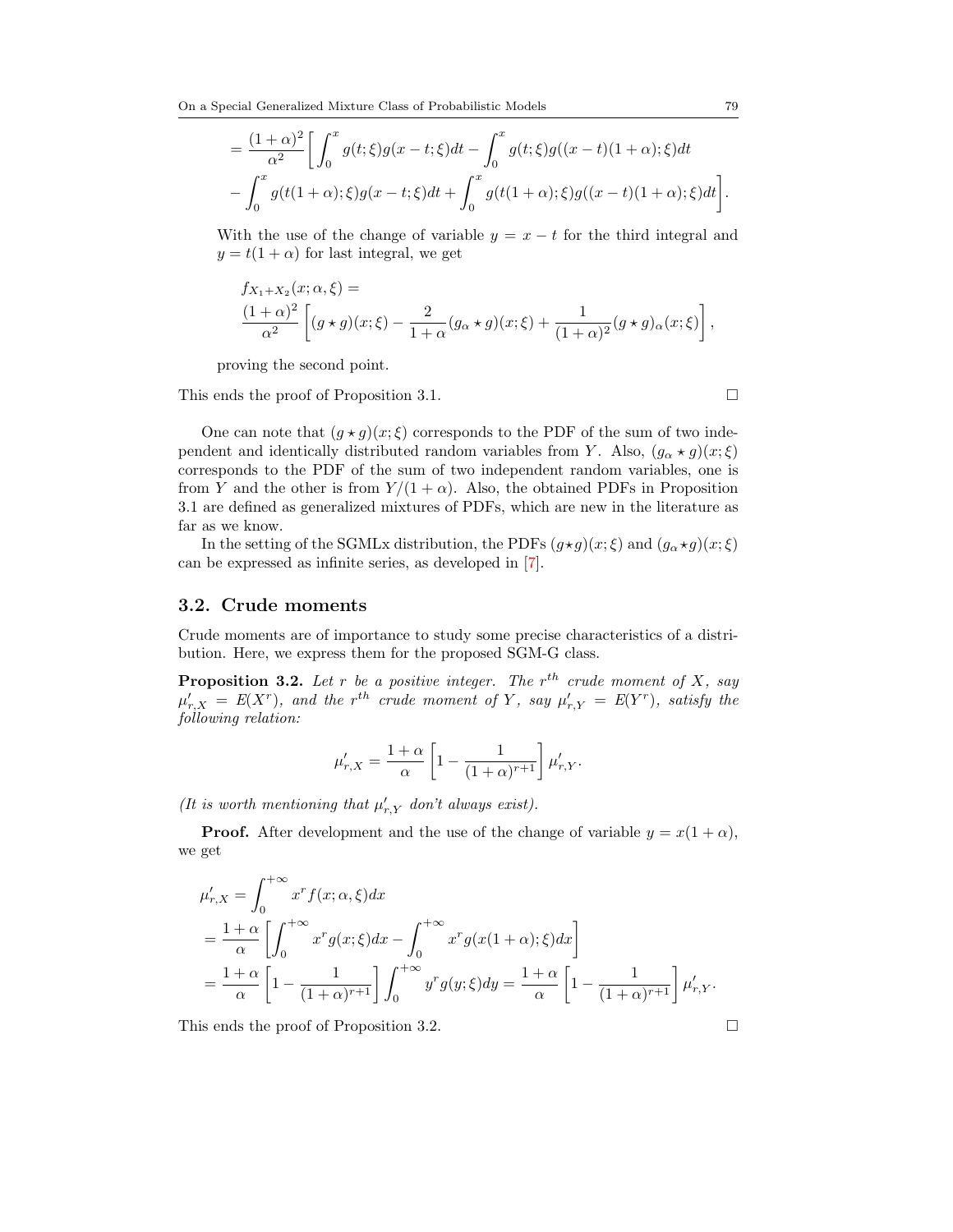.

Thanks to Proposition [3.2,](#page-8-0) the four first crude moments of X are given below:

$$
\mu'_{1,X} = \frac{\alpha+2}{1+\alpha}\mu'_{1,Y}, \quad \mu'_{2,X} = \frac{\alpha^2+3\alpha+3}{(1+\alpha)^2}\mu'_{2,Y}, \quad \mu'_{3,X} = \frac{(\alpha+2)(\alpha^2+2\alpha+2)}{(1+\alpha)^3}\mu'_{3,Y}
$$

and

$$
\mu'_{4,X} = \frac{\alpha^4 + 5\alpha^3 + 10\alpha^2 + 10\alpha + 5}{(1+\alpha)^4} \mu'_{4,Y}.
$$

They are useful to derive various measures of  $X$ , as the mean, variance, standard deviation, index of dispersion, skewness and kurtosis coefficients, and so on. For instance, in the context of the SGMLx distribution, for  $\beta > r$ , we have  $\mu_{r,Y}$  =  $\lambda^r r! / \prod_{u=1}^r (\beta - u)$ , implying that

$$
\mu_{r,X}' = \frac{1+\alpha}{\alpha} \left[ 1 - \frac{1}{(1+\alpha)^{r+1}} \right] \frac{\lambda^r r!}{\prod_{u=1}^r (\beta - u)}
$$

In particular, for  $\beta > 2$ , the mean, second crude moment and variance of X are given by, respectively,

$$
\mu = E(X) = \mu'_{1,X} = \frac{(\alpha + 2)\lambda}{(1 + \alpha)(\beta - 1)}, \quad \mu'_{2,X} = \frac{2(\alpha^2 + 3\alpha + 3)\lambda^2}{(1 + \alpha)^2(\beta - 2)(\beta - 1)},
$$

and

$$
Var(X) = \mu'_{2,X} - \mu^2 = \frac{\lambda^2(\alpha^2\beta + 2\alpha\beta + 2\alpha + 2\beta + 2)}{(1+\alpha)^2(\beta-2)(\beta-1)^2},
$$

respectively. The index of dispersion of  $X$  is given as

$$
IxDis(X) = \frac{Var(X)}{E(X)} = \frac{\lambda(\alpha^2\beta + 2\alpha\beta + 2\alpha + 2\beta + 2)}{(1+\alpha)(\alpha+2)(\beta-2)(\beta-1)}.
$$

When  $\alpha \to +\infty$ , we rediscover the corresponding measures of the parent Lomax distribution. Also, if  $\beta > r$ , the r<sup>th</sup> central moment of X can be determined via the following relation:

$$
\mu_{r,X}^* = \mathcal{E}((X - \mu)^r)
$$
  
=  $\frac{(-1)^r r! \lambda^r}{\alpha (1 + \alpha)^r} \sum_{k=0}^r \frac{1}{(r-k)!} (-1)^k \frac{(\alpha + 2)^{r-k}}{(\beta - 1)^{r-k}} [(1 + \alpha)^{k+1} - 1] \frac{1}{\prod_{u=1}^k (\beta - u)}.$ 

From this formula, if  $\beta > 4$ , we can express the skewness and kurtosis of X coefficients as

Skew
$$
(X)
$$
 =  $\frac{\mu_{3,X}^*}{\text{Var}(X)^{3/2}}, \quad \text{Kur}(X) = \frac{\mu_{4,X}^*}{\text{Var}(X)^2},$ 

respectively. These measures are collected in Table [1](#page-10-0) for selected values of  $\alpha$ ,  $\beta$  and λ.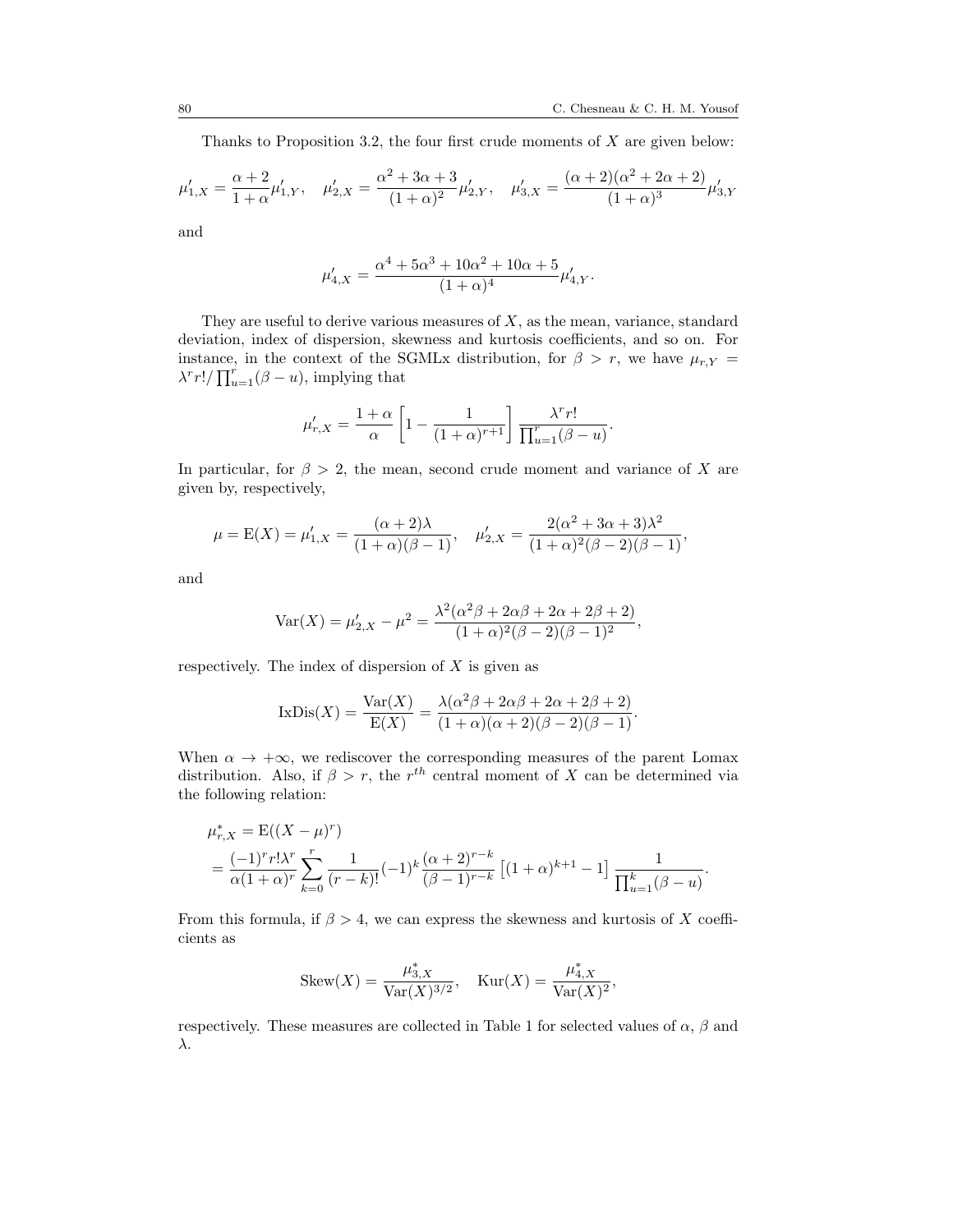<span id="page-10-0"></span>

| $\alpha$       | $\overline{\beta}$ | $\overline{\lambda}$ | $\overline{E(X)}$ | Var(X)   | IxDis(X) | Skew(X)  | $\text{Kur}(X)$ |
|----------------|--------------------|----------------------|-------------------|----------|----------|----------|-----------------|
| 0.0001         | 100                | 1000                 | 20.20101          | 210.2865 | 10.4097  | 1.47922  | 6.378828        |
| 0.001          |                    |                      | 20.19193          | 210.0976 | 10.40503 | 1.479221 | 6.378831        |
| 0.1            |                    |                      | 19.28375          | 192.0491 | 9.959119 | 1.483942 | 6.406767        |
| $\mathbf{1}$   |                    |                      | 15.15152          | 131.1819 | 8.658009 | 1.67259  | 7.495892        |
| $\overline{5}$ |                    |                      | 11.78451          | 107.3517 | 9.10956  | 1.98955  | 9.170701        |
| 10             |                    |                      | 11.01928          | 105.1623 | 9.543478 | 2.038319 | 9.40061         |
| 50             |                    |                      | 10.29907          | 104.1927 | 10.11671 | 2.060445 | 9.499061        |
| 100            |                    |                      | 10.20094          | 104.1451 | 10.20936 | 2.061205 | 9.502409        |
| 200            |                    |                      | 10.15150          | 104.1208 | 10.25669 | 2.061612 | 9.504135        |
| 500            |                    |                      | 10.12121          | 104.1164 | 10.28695 | 2.061556 | 9.503903        |
| 1000           |                    |                      | 10.11111          | 104.1146 | 10.29705 | 2.061547 | 9.503866        |
| 2000           |                    |                      | 10.10606          | 104.1137 | 10.30210 | 2.061545 | 9.503856        |
| 10000          |                    |                      | 10.10202          | 104.1129 | 10.30614 | 2.061544 | 9.503853        |
| 50000          |                    |                      | 10.10121          | 104.1127 | 10.30695 | 2.061544 | 9.503853        |
|                |                    |                      |                   |          |          |          |                 |
| 500            | $\overline{5}$     | 1000                 | 250.4996          | 104248.4 | 416.1618 | 4.64057  | 69.34955        |
|                | 10                 |                      | 71.57142          | 5888.52  | 82.27474 | 2.482542 | 13.63037        |
|                | $25\,$             |                      | 41.75000          | 1887.372 | 45.20652 | 2.267132 | 11.36265        |
|                | $50\,$             |                      | 20.44898          | 433.8800 | 21.21769 | 2.126377 | 10.06007        |
|                | 100                |                      | 10.12121          | 104.1164 | 10.28695 | 2.061556 | 9.503903        |
|                | 150                |                      | 6.724832          | 45.65274 | 6.788681 | 2.040692 | 9.33049         |
|                |                    |                      |                   |          |          |          |                 |
| 1.5            | 7.5                | $50\,$               | 10.76923          | 102.2055 | 9.490509 | 2.922870 | 21.51898        |
|                |                    | 100                  | 21.53846          | 408.8219 | 18.98102 | 2.922870 | 21.51898        |
|                |                    | 200                  | 43.07692          | 1635.288 | 37.96204 | 2.922870 | 21.51898        |
|                |                    | 500                  | 107.6923          | 10220.55 | 94.90509 | 2.922870 | 21.51896        |
|                |                    | 1000                 | 215.3846          | 40882.19 | 189.8102 | 2.922869 | 21.51878        |
|                |                    | 2000                 | 430.7692          | 163528.8 | 379.6204 | 2.922863 | 21.51689        |
|                |                    | 5000                 | 1076.923          | 1022052  | 949.0484 | 2.922556 | 21.47721        |
|                |                    | 10000                | 2153.843          | 4087870  | 1897.942 | 2.918038 | 21.18396        |
|                |                    |                      |                   |          |          |          |                 |
|                |                    |                      |                   |          |          |          |                 |
| 150            | $5.5\,$            | 150                  | 33.55385          | 1750.328 | 52.16474 | 4.147928 | 49.97932        |
| 300            | 10                 | 500                  | 55.74067          | 3860.570 | 69.25948 | 2.811081 | 17.82874        |
| 500            | 50                 | 1000                 | 20.44898          | 433.8800 | 21.21769 | 2.126377 | 10.06007        |
|                |                    |                      |                   |          |          |          |                 |

Table 1.  $E(X)$ ,  $Var(X)$ ,  $IxDis(X)$ ,  $Skew(X)$  and  $Kur(X)$  of the SGMLx distribution.

Based on Table [1,](#page-10-0) for the considered values of the parameters, we see that Skew $(X)$  is positive. Further, the spread for  $\text{Kur}(X)$  is alway greater than 3. Also,  $IxDis(X)$  is superior to 1, so the SGMLx model may be used as an "over-dispersed" model.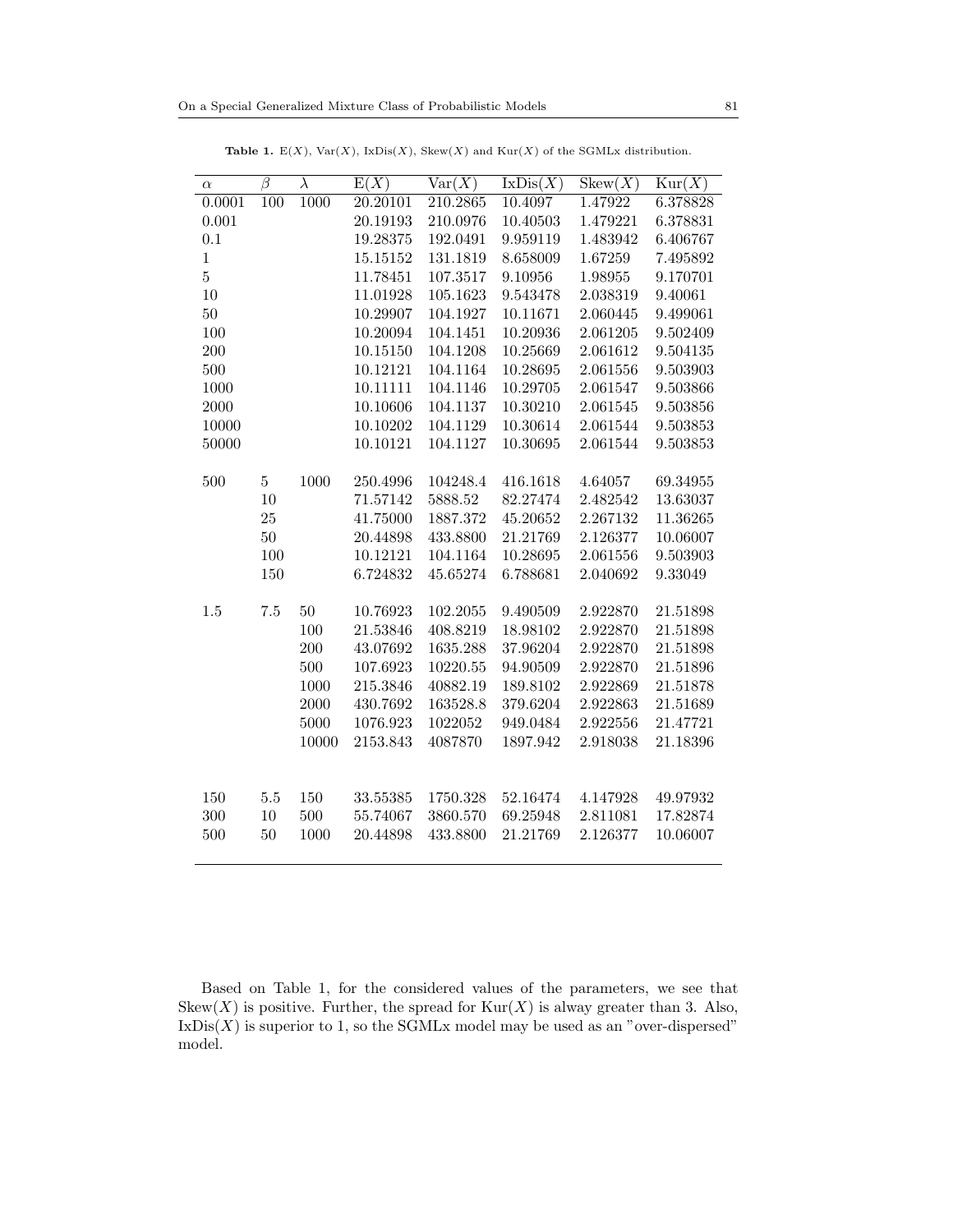#### 3.3. Incomplete moments

The incomplete moments allow to define various mean deviations and functions of importance. Here, we express the incomplete moments in the setting of the SGM-G class.

<span id="page-11-0"></span>**Proposition 3.3.** Let r be a positive integer. The  $r^{th}$  incomplete moment of X at  $t \geq 0$ , say  $\mu'_{r,X}(t) = E(X^r 1_{X \leq t})$ , and the  $r^{th}$  incomplete moment of Y at  $t \geq 0$ , say  $\mu'_{r,Y}(t) = E(Y^r 1_{Y \leq t}),$  satisfy the following relation:

$$
\mu'_{r,X}(t) = \frac{1+\alpha}{\alpha} \left[ \mu'_{r,Y}(t) - \frac{1}{(1+\alpha)^{r+1}} \mu'_{r,Y} (t(1+\alpha)) \right].
$$

Proof. Following the lines of the proof of Proposition [3.2,](#page-8-0) we arrive at

$$
\mu'_{r,X}(t) = \int_0^t x^r f(x; \alpha, \xi) dx = \frac{1+\alpha}{\alpha} \left[ \int_0^t x^r g(x; \xi) dx - \int_0^t x^r g(x(1+\alpha); \xi) dx \right]
$$
  
=  $\frac{1+\alpha}{\alpha} \left[ \int_0^t x^r g(x; \xi) dx - \frac{1}{(1+\alpha)^{r+1}} \int_0^{t(1+\alpha)} y^r g(y; \xi) dy \right]$   
=  $\frac{1+\alpha}{\alpha} \left[ \mu'_{r,Y}(t) - \frac{1}{(1+\alpha)^{r+1}} \mu'_{r,Y}(t(1+\alpha)) \right].$ 

This completes the proof of Proposition [3.3.](#page-11-0)

For most of the parent distributions,  $\mu'_{r,Y}(t)$  exists and is well known, allowing to express  $\mu'_{r,X}(t)$  in a simple way. That is, we can derive the mean deviation, mean residual life function, Lorenz curve, and so on. For instance, in the context of the SGMLx distribution, we have  $\mu'_{r,Y}(t) = \lambda^r \beta B_{\lambda t/(1+\lambda t)}(r+1,\beta-r)$ , where  $B_x(a, b) = \int_0^x t^{a-1}(1-t)^{b-1}dt$ ,  $x \ge 0$  and  $a, b > 0$  is the so-called incomplete beta function, implying that

$$
\mu'_{r,X}(t) = \frac{1+\alpha}{\alpha} \lambda^r \beta \times
$$
\n
$$
\left[ B_{\lambda t/(1+\lambda t)}(r+1,\beta-r) - \frac{1}{(1+\alpha)^{r+1}} B_{\lambda t(1+\alpha)/(1+\lambda t(1+\alpha))}(r+1,\beta-r) \right].
$$

As examples of application, one can express the mean deviation of X about  $\mu$  via  $\mu'_{1,X}(t)$  as

$$
\delta = \mathcal{E}(|X - \mu|) = 2\mu F(\mu; \alpha, \beta, \lambda) - 2\mu'_{1,X}(\mu)
$$
  
=  $\frac{2(\alpha + 2)\lambda}{\alpha(\beta - 1)} \left\{ 1 - \left( 1 + \frac{(\alpha + 2)}{(1 + \alpha)(\beta - 1)} \right)^{-\beta} - \frac{1}{1 + \alpha} \left[ 1 - \left( 1 + \frac{\alpha + 2}{\beta - 1} \right)^{-\beta} \right] \right\}$   
-  $2\frac{1 + \alpha}{\alpha} \lambda \beta \times$   
 $\left[ B_{(\alpha + 2)\lambda^2/[(1 + \alpha)(\beta - 1) + (\alpha + 2)\lambda^2]}(2, \beta - 1) - \frac{1}{(1 + \alpha)^2} B_{(\alpha + 2)\lambda^2/[\beta - 1 + (\alpha + 2)\lambda^2]}(2, \beta - 1) \right]$ 

and the mean waiting time as

$$
M(t) = \mathcal{E}(t - X \mid X \le t)
$$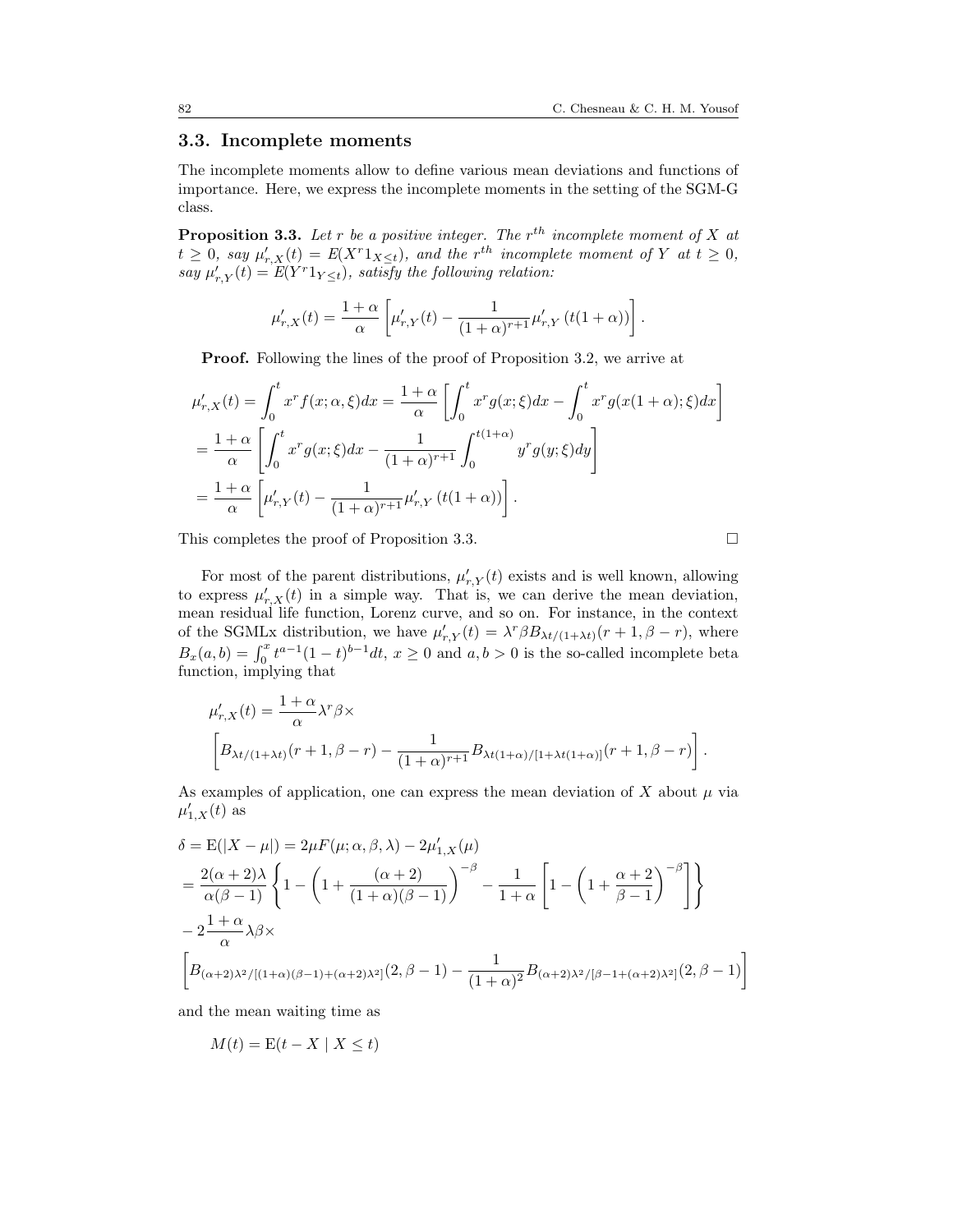On a Special Generalized Mixture Class of Probabilistic Models 83

$$
= t - \frac{\lambda \beta \left[ B_{\lambda t/(1+\lambda t)}(2,\beta-1) - B_{\lambda t(1+\alpha)/(1+\lambda t(1+\alpha))}(2,\beta-1)/(1+\alpha)^2 \right]}{1 - (1+t/\lambda)^{-\beta} - \left[ 1 - (1+t(1+\alpha)/\lambda)^{-\beta} \right]/(1+\alpha)}.
$$

Further details and applications on these probabilistic objects, also defined with  $\mu'_{r,X}(t)$  with  $r > 1$ , can be found in [\[5\]](#page-20-8).

#### 3.4. Characteristic function

The characteristic function is useful to determine several distributional properties involving the SGM-G class.

<span id="page-12-0"></span>**Proposition 3.4.** The characteristic function of X at  $t \in \mathbb{R}$ , say  $\varphi_X(t) = E(e^{itX})$ with  $i^2 = -1$ , and the characteristic function of Y at  $t \in \mathbb{R}$ , say  $\varphi_Y(t) = E(e^{itY})$ , satisfy the following relation:

$$
\varphi_X(t) = \frac{1+\alpha}{\alpha} \left[ \varphi_Y(t) - \frac{1}{1+\alpha} \varphi_Y\left(\frac{t}{1+\alpha}\right) \right].
$$

Proof. By following the lines of the proof of Proposition [3.2,](#page-8-0) we get

$$
\varphi_X(t) = \int_0^{+\infty} e^{itx} f(x; \alpha, \xi) dx = \frac{1+\alpha}{\alpha} \left[ \int_0^{+\infty} e^{itx} g(x; \xi) dx - \int_0^{+\infty} e^{itx} g(x(1+\alpha); \xi) dx \right]
$$
  
=  $\frac{1+\alpha}{\alpha} \left[ \int_0^{+\infty} e^{itx} g(x; \xi) dx - \frac{1}{1+\alpha} \int_0^{+\infty} e^{ity/(1+\alpha)} g(y; \xi) dy \right]$   
=  $\frac{1+\alpha}{\alpha} \left[ \varphi_Y(t) - \frac{1}{1+\alpha} \varphi_Y \left( \frac{t}{1+\alpha} \right) \right].$ 

This completes the proof of Proposition [3.4.](#page-12-0)

As an application of Proposition [3.4,](#page-12-0) the crude moment  $X$  can be obtained via the following formula:  $\mu'_{r,X} = i^{-r} \varphi_X(t)^{(r)} \mid_{t=0}$ . Also, the PDF of the sum of n independent and identically random variables  $X_1, \ldots, X_n$  from X can be derived by the inversion formula:

$$
f_{X_1+\ldots+X_n}(x) = \frac{1}{2\pi} \int_{-\infty}^{+\infty} e^{-itx} [\varphi_X(t)]^n dt
$$
  
= 
$$
\frac{(1+\alpha)^n}{2\pi\alpha^n} \sum_{k=0}^n {n \choose k} (-1)^k \frac{1}{(1+\alpha)^k} \int_{-\infty}^{+\infty} e^{-itx} [\varphi_Y\left(\frac{t}{1+\alpha}\right)]^k [\varphi_Y(t)]^{n-k} dt.
$$

This function can be expressed for some simple distributions on  $Y$ , the integral term corresponding to the Fourier transform of the function  $[\varphi_Y(t/(1+\alpha))]^k [\varphi_Y(t)]^{n-k}$ .

#### 3.5. Bivariate extensions

Some bivariate extensions of the new class is now discussed, with the objective to applied it for the analysis of bivariate data in future studies. In this regard, diverse directions can be explored. For instance, one can consider the bivariate extension of the SGM-G class defined by the bivariate CDF specified by

$$
F(x, y; \alpha_1, \alpha_2, \xi) =
$$

$$
\Box
$$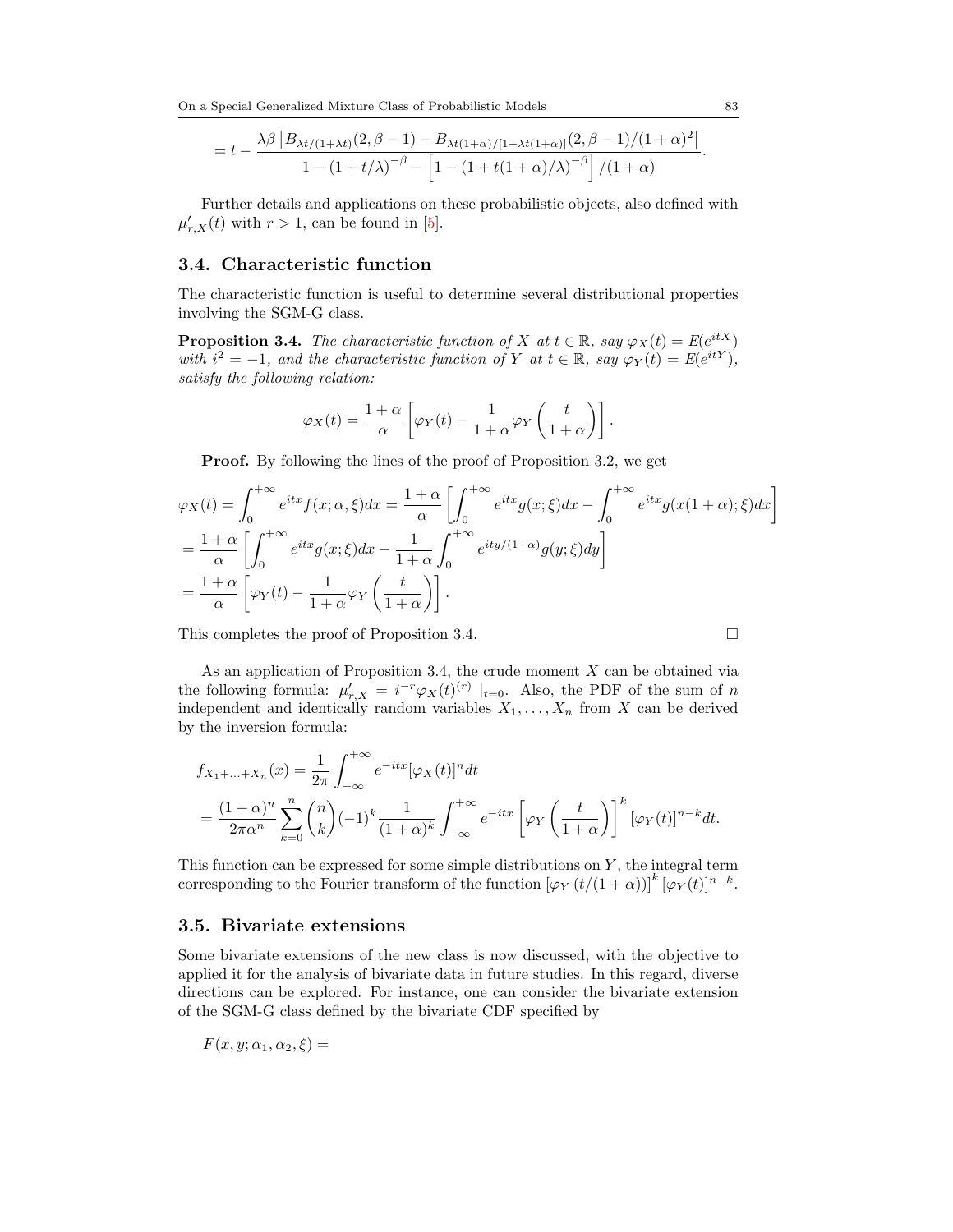,

$$
\frac{(1+\alpha_1)(1+\alpha_2)}{\alpha_1+\alpha_2+\alpha_1\alpha_2} \left[ G(x,y;\xi) - \frac{1}{(1+\alpha_1)(1+\alpha_2)} G(x(1+\alpha_1),y(1+\alpha_2); \xi) \right],
$$
  
(x,y) \in (0, +\infty)<sup>2</sup>,

(and zero otherwise), where  $\alpha_1, \alpha_2 > 0$ ,  $G(x, y; \xi)$  is a bivariate CDF of a parent distribution, with parameter(s) represented by  $\xi$ , and with decreasing PDF with respect to both  $x$  and  $y$ . A more clear structure of dependence between the two subjacent marginal random variables can be imposed by the use of the copulas (see [\[16\]](#page-21-9)). Two examples are described below.

• By applying the Clayton copula, a bivariate extension of the SGM-G class is proposed by the following bivariate CDF:

$$
F(x, y; \omega, \alpha_1, \alpha_2, \xi_1, \xi_2) = [\max \left( [F(x; \alpha_1, \xi_1)]^{-\omega} + [F(y; \alpha_2, \xi_2)]^{-\omega} - 1, 0 \right) ]^{-1/\omega}
$$
  

$$
(x, y) \in (0, +\infty)^2,
$$

where and  $\omega \neq 0$  and  $\omega \geq -1$ ,  $F(x; \alpha_1, \xi_1)$  and  $F(y; \alpha_2, \xi_2)$  are the CDFs defined as  $(2.1)$ .

• By applying the so-called Farlie-Gumbel-Morgenstern copula (see [\[15\]](#page-21-10) and [\[9\]](#page-21-11)), a bivariate extension of the SGM-G class is proposed by the following bivariate CDF:

$$
F(x, y; \omega, \alpha_1, \alpha_2, \xi_1, \xi_2) = F(x; \alpha_1, \xi_1) F(y; \alpha_2, \xi_2) \times
$$
  

$$
\{1 + \omega \left[1 - F(x; \alpha_1, \xi_1)\right] \left[1 - F(y; \alpha_2, \xi_2)\right]\}, \quad (x, y) \in (0, +\infty)^2,
$$

where  $\omega \in [-1, 1]$ . Then, the parameter  $\omega$  governs the independence of the subjacent marginal random variables; they are independent if  $\omega = 0$ .

Other interesting bivariate extensions can be derived from other various copulas.

# <span id="page-13-0"></span>4. Data analysis

In this section, we illustrate the importance and flexibility of the SGMLx model in a concrete data analysis.

### 4.1. Relief times data

We consider the data of [\[10\]](#page-21-12) given as  $\{1.1, 1.4, 1.3, 1.7, 1.9, 1.8, 1.6, 2.2, 1.7, 2.7,$ 4.1, 1.8, 1.5, 1.2, 1.4, 3, 1.7, 2.3, 1.6, 2}. This data set represents the lifetime's data relating to relief times (in minutes) of 20 patients receiving an analgesic. Figures [3](#page-14-0) and [4](#page-14-1) show the Box plot and the total time test (TTT) of the data, respectively.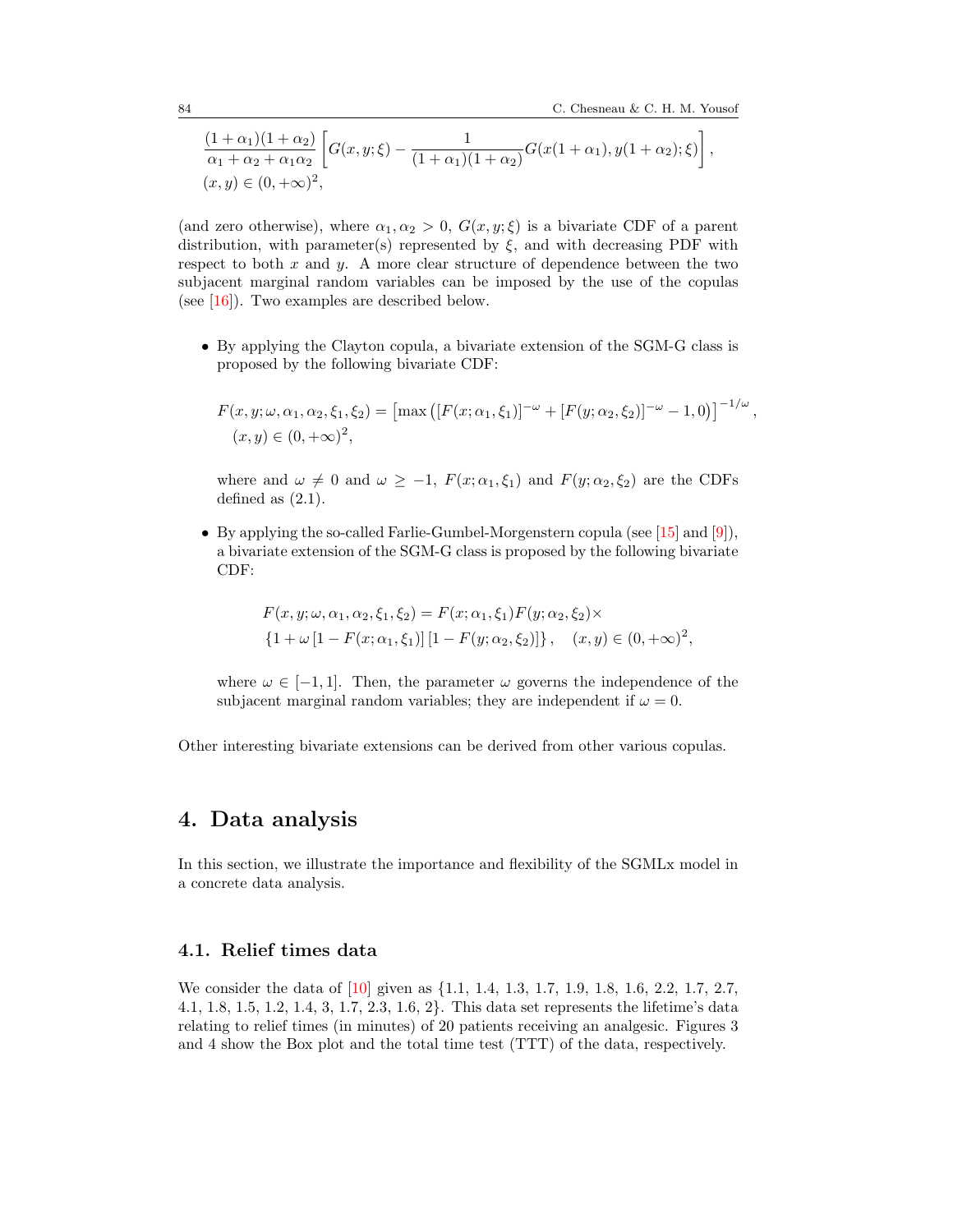

<span id="page-14-0"></span>Figure 3. Box plot of the relief times data.



Figure 4. TTT plot of the relief times data.

<span id="page-14-1"></span>Based on Figure [3,](#page-14-0) it is noted that the relief times data has an extreme value. Also, based on Figure [4,](#page-14-1) we see that the relief times data has an increasing HRF. As already mentioned before, these features can be captured by the SGMLx model.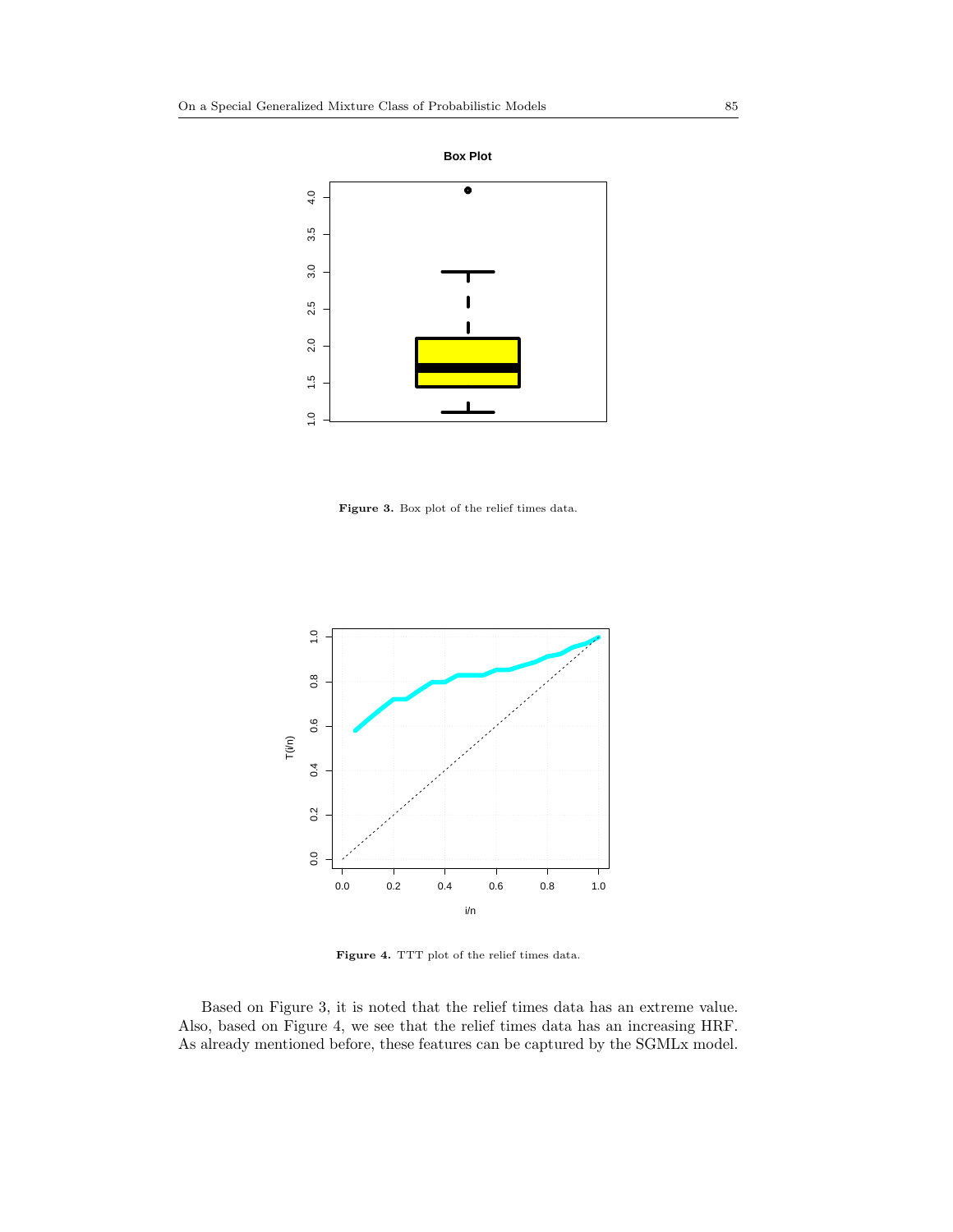#### 4.2. Statistical methodology

The maximum likelihood methodology is adopted. In the setting of the SGMLx distribution, by denoting  $x_1, \ldots, x_n$  some generic data, it consists in determining the maximum likelihood estimates given as

$$
(\hat{\alpha}, \hat{\beta}, \hat{\lambda}) = \operatorname{argmax}_{(\alpha, \beta, \lambda) \in (0, +\infty)^3} \ell_{(\alpha, \beta, \lambda)},
$$

where  $\ell_{(\alpha,\beta,\lambda)}$  denotes the log-likelihood function given as

$$
\ell_{(\alpha,\beta,\lambda)} = \sum_{i=1}^{n} \log[f(x_i;\alpha,\beta,\lambda)] = n \log(1+\alpha) + n \log \beta - n \log \alpha - n \log \lambda
$$

$$
+ \sum_{i=1}^{n} \log \left[ \left(1 + \frac{x_i}{\lambda}\right)^{-\beta - 1} - \left(1 + \frac{x_i(1+\alpha)}{\lambda}\right)^{-\beta - 1} \right].
$$

Then, we can plug-in the estimates  $\hat{\alpha}$ ,  $\hat{\beta}$  and  $\hat{\lambda}$  into the functions of the SGMLx distribution to obtained estimates of them. For instance, the estimated CDF and PDF of the SGMLx distribution are given as  $F(x) = F(x; \hat{\alpha}, \beta, \lambda)$  and  $f(x) =$  $f(x; \hat{\alpha}, \hat{\beta}, \hat{\lambda})$ , respectively. This methodology can be transposed to any other models, this is what we will do in the next study

Here, we compare the fits of the SGMLx model with those of the standard two parameters Lx  $(2PLx)$  model (see [\[14\]](#page-21-8)), one-parameter Lx  $(1PLx)$  model (see [\[14\]](#page-21-8)), exponential (Exp) model, one-parameter Weibull (W) model (see [\[22\]](#page-21-13)), oneparameter Log-logistic (1PLL) model (see [\[3\]](#page-20-9)), three-parameter Burr-Hatke Lx (3PBHLx) model (new based on [\[23\]](#page-21-14)), two-parameter Burr-Hatke Lx (2PBHLx) model (new based on [\[23\]](#page-21-14)), two-parameter Burr-Hatke Exp (2PBHExp) model (see [\[23\]](#page-21-14)) and one-parameter Burr-Hatke Exp (1PBHExp) model (see [\[23\]](#page-21-14)).

In order to compare these models, the following goodness of-fit statistics are considered:

1. Akaike Information Criteria (AIC)

$$
AIC = -2\hat{\ell} + 2n_{[p]},
$$

2. Consistent AIC (CAIC):

$$
CAIC = -2\hat{\ell} + \frac{2nn_{[p]}}{n - n_{[p]} - 1},
$$

3. Bayesian IC (BIC):

$$
BIC = -2\hat{\ell} + n_{[p]} \log n,
$$

4. Hannan-Quinn IC (HQIC):

$$
HQIC = -2\hat{\ell} + \frac{2n_{[p]}}{\log(\log n)},
$$

where  $n_{[p]}$  is the number of the model parameters, n is the number of data (here,  $n = 20$ , and  $\ell$  is the log-likelihood function determined at the estimated maximum likelihood parameter $(s)$ . The better model is the one having the smaller value of  $-\ell$ , AIC, CAIC, BIC and HQIC.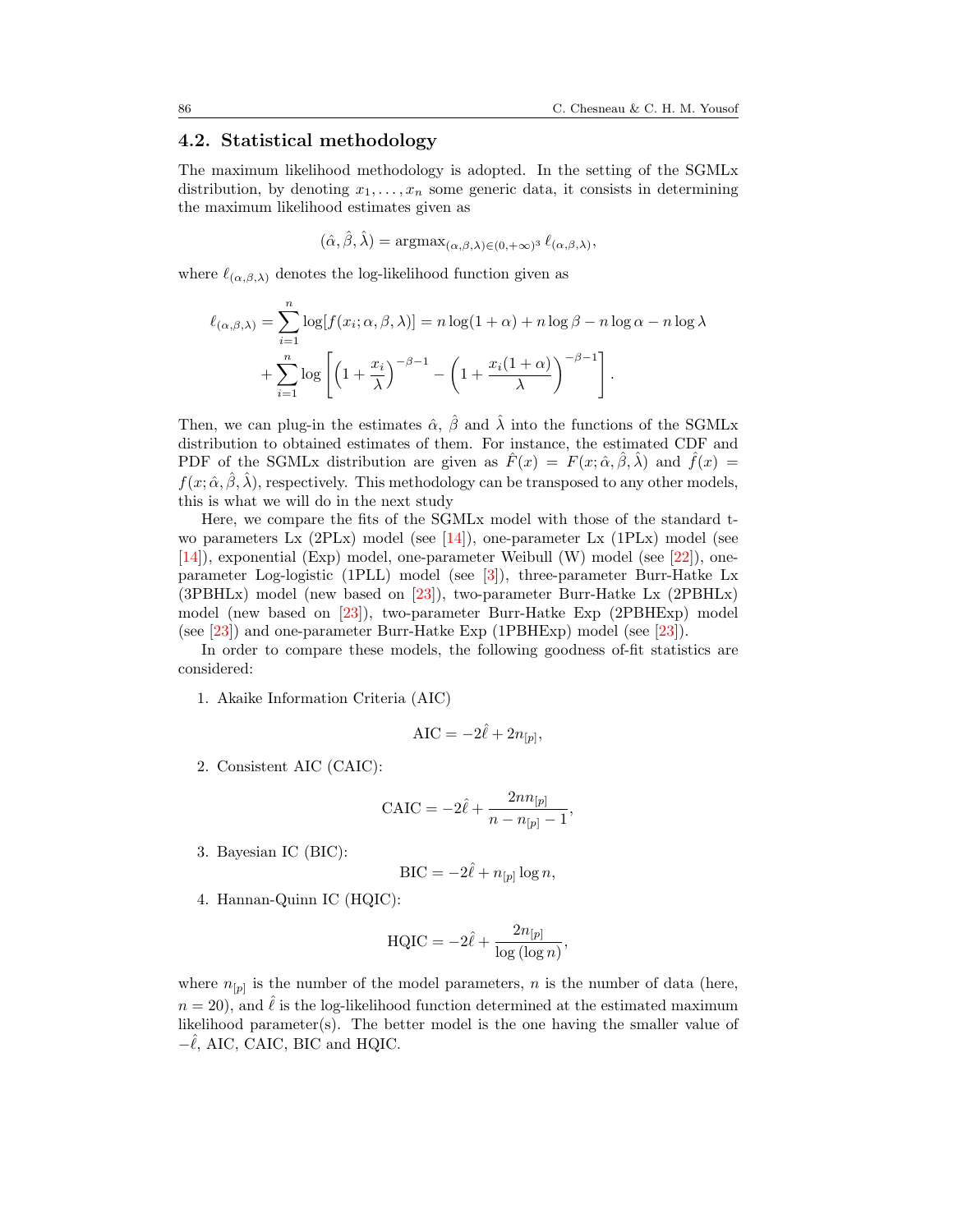## 4.3. Numerical and graphical studies

With the above methodology, we now present complete numerical and graphical studies based on the relief times data. Table [2](#page-16-0) provides the maximum likelihood estimates (MLEs), with standard errors (SEs) in parentheses.

<span id="page-16-0"></span>

| Model                                    | Estimates        |                       |                       |  |  |
|------------------------------------------|------------------|-----------------------|-----------------------|--|--|
| $\textbf{SGMLx}(\alpha, \beta, \lambda)$ | 0.5017448        | $1.22929\times10^{7}$ | $1.50076\times10^{7}$ |  |  |
| $3PBHLx(\alpha, \beta, \lambda)$         | $1.3126\times10$ | $1.42083\times10^{5}$ | $5.35617\times10^{5}$ |  |  |
| $2\mathrm{PBHLx}(\alpha,\beta)$          | 20332130         | 72914938              |                       |  |  |
| $2\mathrm{PBHExp}(\alpha,\beta)$         | 0.007196         | 72.11277              |                       |  |  |
| $2PLx(\alpha, \beta)$                    | 25119398         | 4772482               |                       |  |  |
| 1PBHExp $(\alpha)$                       | 0.279000         |                       |                       |  |  |
| $Exp(\alpha)$                            | 0.526172         |                       |                       |  |  |
| $W(\alpha)$                              | 9.995036         |                       |                       |  |  |
| $\text{Lx}(\alpha)$                      | 0.960352         |                       |                       |  |  |
| $1PLL(\alpha)$                           | 2.491406         |                       |                       |  |  |

Table 2. MLEs and SEs for the relief times data.

Among others, from Table [2,](#page-16-0) for the SGMLx model, we see that the MLEs of  $\alpha$ ,  $\beta$  and  $\lambda$ , are given as  $\hat{\alpha} = 0.5017448$ ,  $\hat{\beta} = 1.22929 \times 10^7$  and  $\hat{\lambda} = 1.50076 \times 10^7$ , respectively. Table [3](#page-17-0) completes Table [2](#page-16-0) by giving the corresponding goodness-of-fits statistics.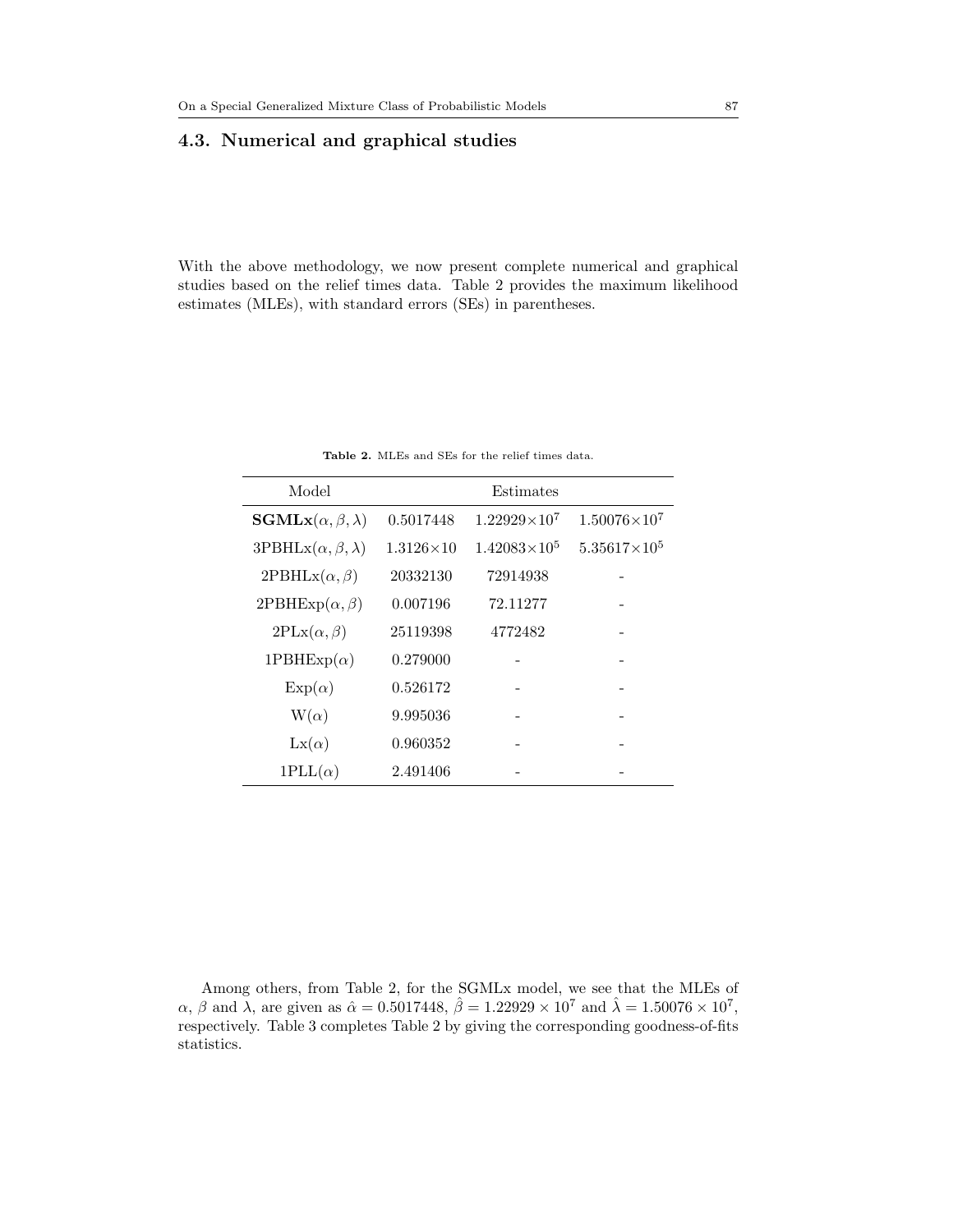<span id="page-17-0"></span>

| Model                   | $-\ell$  | <b>AIC</b> | CAIC     | BIC      | HQIC     |
|-------------------------|----------|------------|----------|----------|----------|
| <b>SGML<sub>x</sub></b> | 26.42983 | 58.85966   | 60.35966 | 61.84686 | 59.44279 |
| $3$ PBHL $x$            | 34.09499 | 74.18999   | 75.68999 | 77.17719 | 74.77312 |
| $2$ PBHL $x$            | 34.35456 | 72.70911   | 73.41500 | 74.70058 | 73.09787 |
| 2PBHE <sub>xp</sub>     | 32.83867 | 69.67735   | 70.38323 | 71.66881 | 70.06610 |
| 2PLx                    | 32.83708 | 69.67416   | 70.38004 | 71.66562 | 70.06291 |
| 1PBHExp                 | 34.35456 | 70.70911   | 70.93133 | 71.70484 | 70.90349 |
| Exp                     | 32.83708 | 67.67416   | 67.89638 | 68.66989 | 67.86853 |
| W                       | 31.78509 | 65.57018   | 65.7924  | 66.56591 | 65.76456 |
| $1PI_x$                 | 41.63307 | 85.26614   | 85.48837 | 86.26188 | 85.46052 |
| 1PLL                    | 32.80248 | 67.60496   | 67.82719 | 68.60070 | 67.79934 |

**Table 3.**  $-\hat{\ell}$ , AIC, CAIC, BIC and HQIC for the relief times data.

Based on Table [3,](#page-17-0) the SGMLx model provides an adequate fit, more than the standard two-parameter Lomax model, one-parameter Lomax model, exponential model, one-parameter Weibull model, one-parameter Log-logistic model, three parameter Burr-Hatke Lomax model, two-parameter Burr-Hatke Lomax model, twoparameter Burr-Hatke exponential model and one-parameter Burr-Hatke exponential model.

Based on the results for the SGMLx model, Figures [5,](#page-18-0) [6,](#page-18-1) [7](#page-19-0) and [8](#page-19-1) give the estimated PDF (EPDF), estimated CDF (ECDF), probability-probability (P-P) plot and estimated HRF (EHRF), respectively.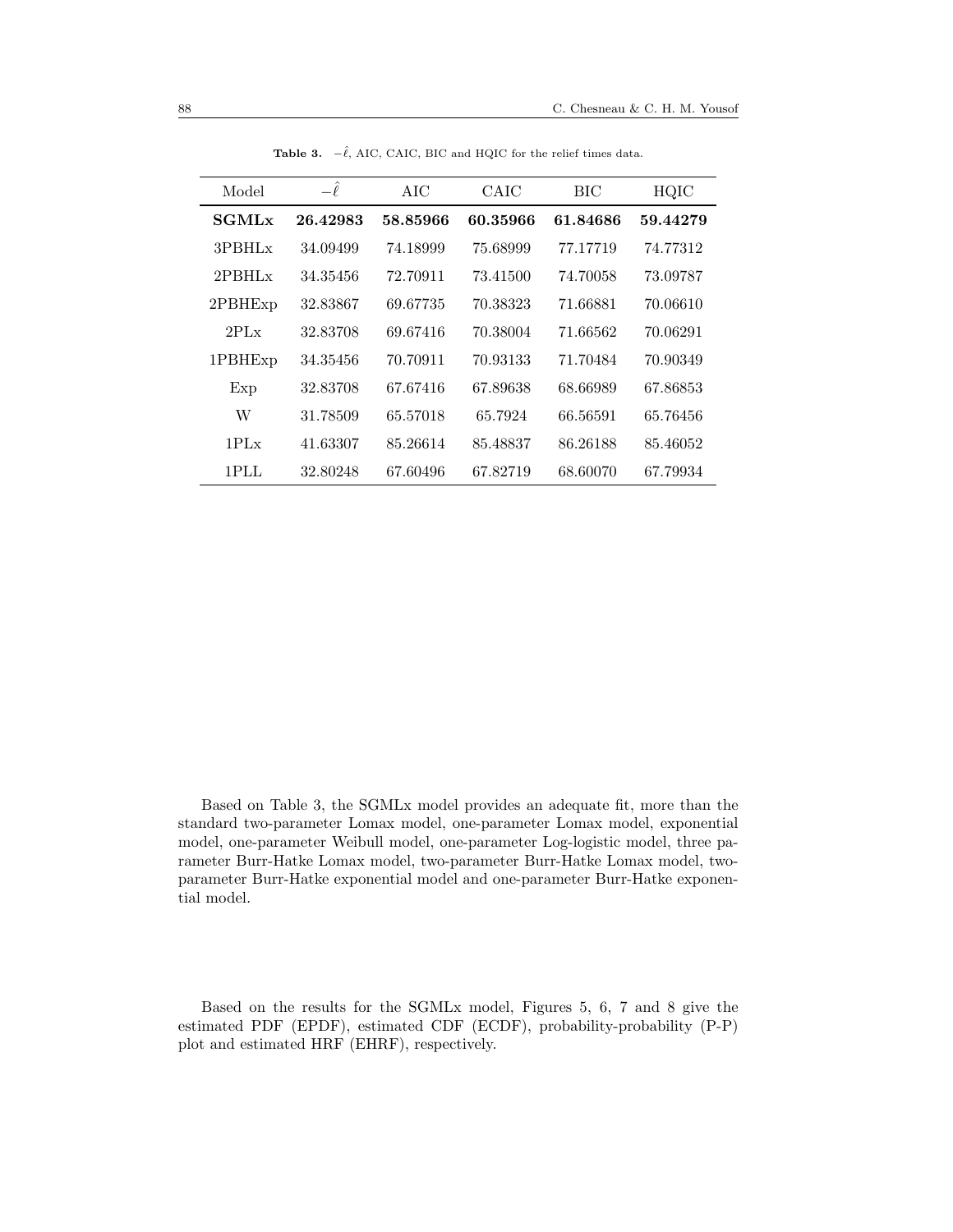

Figure 5. Plot of the EPDF of the SGMLx model over the histogram for the relief times data.

<span id="page-18-0"></span>

<span id="page-18-1"></span>Figure 6. Plot of the ECDF of the SGMLx model over the empirical CDF for the relief times data.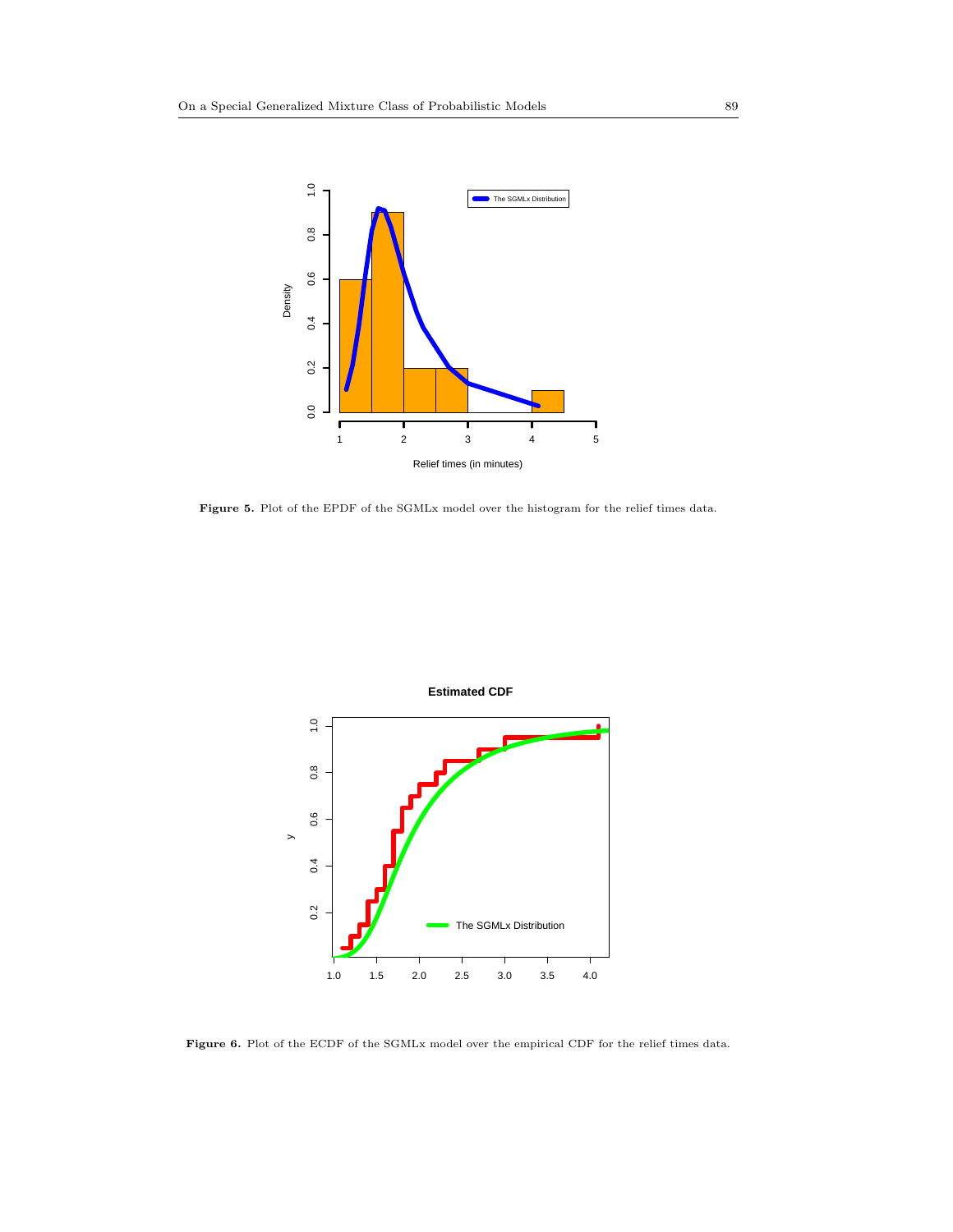

<span id="page-19-0"></span>Figure 7. P-P plot of the SGMLx model for the relief times data.



Figure 8. Plot of the EHRF of the SGMLx model for the relief times data.

<span id="page-19-1"></span>The fits of the SGMLx model displayed in Figures [5,](#page-18-0) [6](#page-18-1) and [7](#page-19-0) are quite satisfying, showing that the main part of the data has been captured, as well as the extreme value. The EHRF depicts in Figure [8](#page-19-1) has the expected form, in view of the related TTT plot.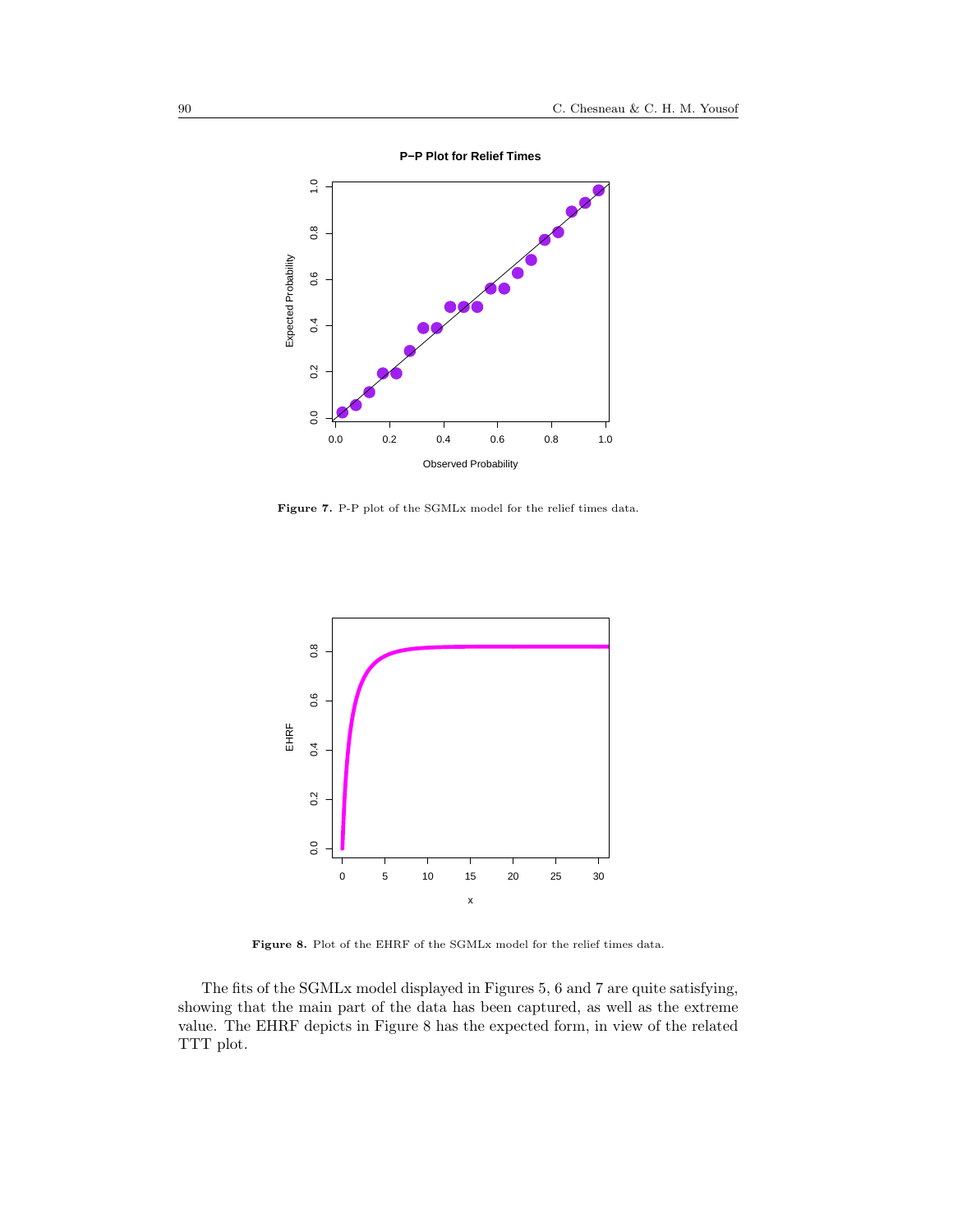## <span id="page-20-5"></span>5. Conclusion

The foundation of this study was the generalized two-component mixture involved in the construction of the famous weighted exponential distribution introduced by [\[11\]](#page-21-0). We have developed a new strategy to extend this special generalized mixtures, relaxing the choice of the exponential distribution as parent, and thus proposing a new class of distributions. We have shown several of its mathematical and practical properties, with a focus on the special distribution using the Lomax distribution as parent. Then, the analysis of a medical data sets shows that the proposed methodology can be applied quite efficiency for data fitting objectives.

As perspectives of work, one can think to apply the proposed bivariate extensions to appropriate real data sets, which can find nice issues in the frameworks of the simple regression or clustering. Also, in view of the recent works on the former weighted exponential distribution, possible interesting extensions of the new class can be its power version defined by a CDF of the form:  $F(x; \alpha, \gamma, \xi) = F(x^{\gamma}; \alpha, \xi),$ exponentiated version defined by a CDF of the form:  $F(x; \alpha, v, \xi) = F(x; \alpha, \xi)^v$  and Pareto-like distributions with CDF of the form:  $F(x; \alpha, x_0, \xi) = F(x - x_0; \alpha, \gamma, \xi)$ for  $x > x_0$ . These extensions deserve further treatments that we leave for future works.

# Acknowledgements

We would like to thank the reviewers for the constructive comments which have helped to improve the paper.

## <span id="page-20-0"></span>References

- <span id="page-20-2"></span>[1] D. K. Al-Mutairi, M. E. Ghitany and D. Kundu, A new bivariate distribution with weighted exponential marginals and its multivariate generalization, Statistical Papers, 2011, 52, 921–936.
- <span id="page-20-1"></span>[2] A. Azzalini, A class of distributions which includes the normal ones, Scandinavian Journal of Statistics, 1985, 12(2), 171–178.
- <span id="page-20-9"></span>[3] I. W. Burr, Cumulative frequency functions, Annals of Mathematical Statistics, 1942, 13(2), 215–232.
- <span id="page-20-6"></span>[4] G. M. Cordeiro and A. J. Lemonte, The beta-half Cauchy distribution, Journal of probability and Statistics, 2011, Article ID 904705, 18 pages.
- <span id="page-20-8"></span>[5] G. M. Cordeiro, R. B. Silva and A. D. C. Nascimento, Recent Advances in Lifetime and Reliability Models, Bentham books, 2020. DOI: 10.2174/97816810834521200101
- <span id="page-20-4"></span>[6] S. Das and D. Kundu, On weighted exponential distribution and its length biased version, Journal of the Indian Society of Probability and Statistics, 2016, 17, 57–77.
- <span id="page-20-7"></span>[7] D. Dyer, The convolution of generalized F distributions, Journal of the American Statistical Association, 1982, 77(377), 184–189.
- <span id="page-20-3"></span>[8] Z. S. M. Farahani and E. Khorram, Bayesian statistical inference for weighted exponential distribution, Communications in Statistics - Simulation and Computation, 2014, 43(6), 1362–1382.